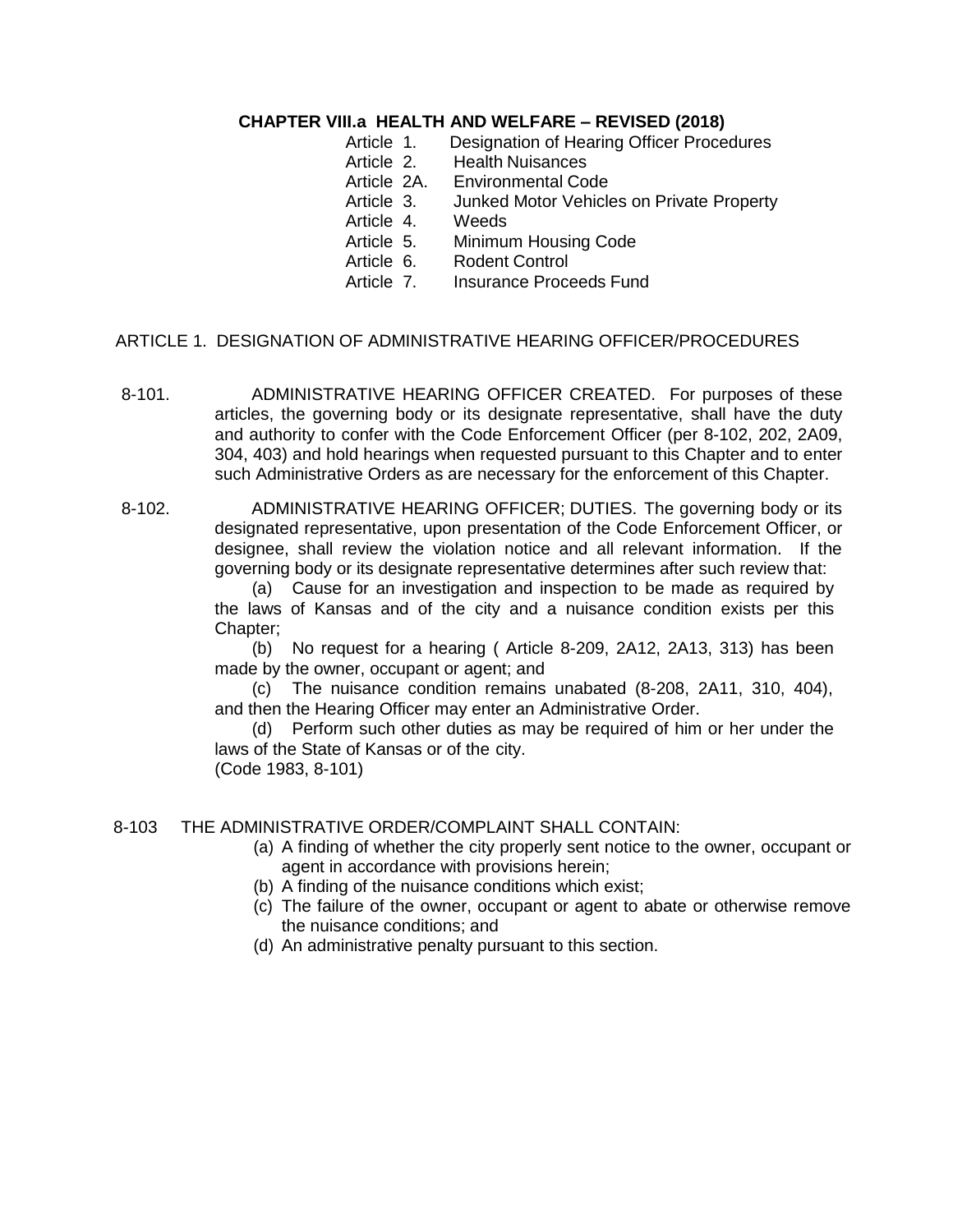### 8-104 REQUEST OF HEARING:

- (a) HEARING. If a hearing (Article 8-206, 8-209, 2A12, 2A13, 312), is requested within the 10 day period as provided, such request shall be made in writing to the governing body or designated agent. Failure to make a timely request for a hearing shall constitute a waiver of the person's right to contest the findings of the public officer. The hearing shall be held by the governing body or its designated representative as soon as possible after the filing of the request therefore, and the person shall be advised by the city of the time and place of the hearing at least five days in advance thereof. At any such hearing, the person may be represented by counsel, and the person and the city may introduce such witnesses and evidence as is deemed necessary and proper by the governing body or its designated representative. The hearing need not be conducted according to the formal rules of evidence. The hearing may be continued to a later time in exceptional cases where additional information is needed as determined by governing body or its designated representative. After all information has been offered, the governing body or its designated representative shall render a written administrative order. Upon conclusion of the hearing, the findings of the governing body or its designated representative shall be prepared in resolution form, adopted by the governing body, and the resolution shall be served upon the person in the manner provided in section 8-206. (Code 2006)
- 8-105 The governing body or its designated representative may modify an order in cases of undue hardship or in cases presenting extenuating circumstances.
- 8-106 It shall be unlawful for any person to whom an administrative order is issued to fail to comply with the provisions of the administrative order. Failure to comply with the provisions of an administrative order is a misdemeanor and can be referred to the municipal court, punishable by a fine of not less than fifty dollars (\$50.00) nor more than five hundred dollars (\$500.00) or imprisonment not to exceed thirty days, or both.

### 8-107 APPEAL TO DISTRICT COURT.

(a) The order of the Administrative Hearings Officer shall be deemed a final order of the city upon entry by the Administrative Hearings Officer and may be appealed pursuant to K.S.A.60-2101(d).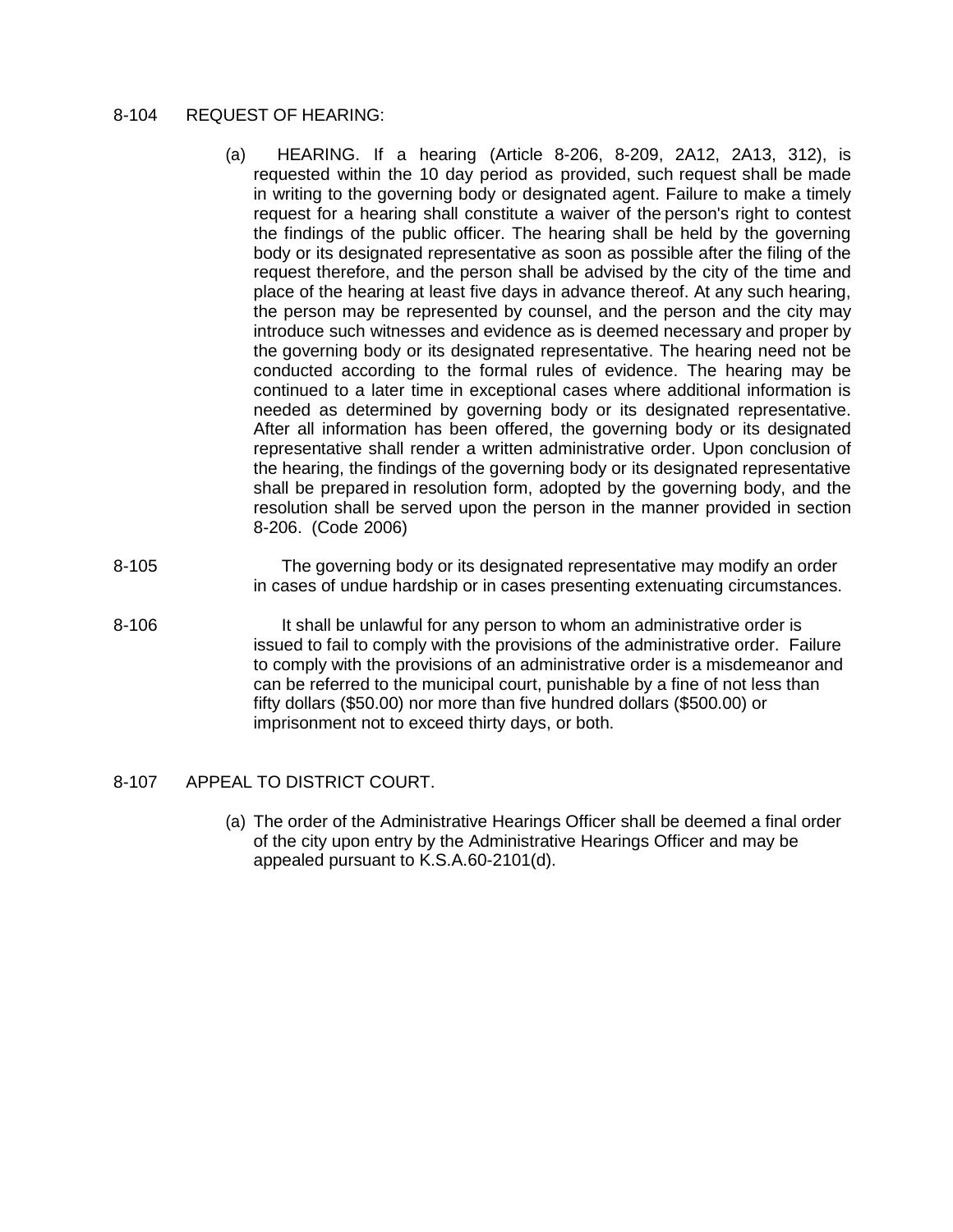8-201. NUISANCES UNLAWFUL; DEFINED. It shall be unlawful for any person to maintain or permit any nuisance within the city as defined, without limitation, as follows:

> (a) Filth, excrement, lumber, rocks, dirt, cans, paper, trash, metal or any other offensive or disagreeable thing or substance thrown or left or deposited upon any street, avenue, alley, sidewalk, park, public or private enclosure or lot whether vacant or occupied;

(b) All dead animals not removed within 24 hours after death;

(c) Any place or structure or substance which emits or causes any offensive, disagreeable or nauseous odors;

(d) All stagnant ponds or pools of water;

(e) All grass or weeds or other unsightly vegetation not usually cultivated or grown for domestic use or to be marketed or for ornamental purposes;

(f) Abandoned iceboxes or refrigerators kept on the premises under the control of any person, or deposited on the sanitary landfill, or any icebox or refrigerator not in actual use unless the door, opening or lid thereof is unhinged, or unfastened and removed therefrom;

(g) All articles or things whatsoever caused, kept, maintained or permitted by any person to the injury, annoyance or inconvenience of the public or of any neighborhood;

(h) Any fence, structure, thing or substance placed upon or being upon any street, sidewalk, alley or public ground so as to obstruct the same, except as permitted by the laws of the city. (K.S.A. 21-4106:4107; Code 2006)

- 8-202. PUBLIC OFFICER(S). The mayor with the consent of the council shall designate a public officer to be charged with the administration and enforcement of this article. (Code 2006)
- 8-203. COMPLAINTS; INQUIRY AND INSPECTION. The public officer shall make inquiry and inspection of premises, describing the same and where located or is informed that a nuisance may exist by the chief of police or the fire chief. The public officer may make such inquiry and inspection when he or she observes conditions which appear to constitute a nuisance. Upon making any inquiry and inspection the public officer shall make a written report of findings. (Code 2006)
- 8-204. RIGHT OF ENTRY. The public officer has the right of access and entry upon private property at any reasonable time for the purpose of making inquiry and inspection to determine if a nuisance exists. (Code 2006)
- 8-205. UNLAWFUL INTERFERENCE. It shall be unlawful for any person to interfere with or to attempt to prevent the public officer or the public officer's authorized representative from entering upon any such lot or piece of ground. Such interference shall constitute a code violation. (Code 2006)
- 8-206. ORDER OF VIOLATION. (a) The governing body or its designated representative shall serve upon the owner, any agent of the owner of the property or any other person, corporation, partnership or association found by the public officer to be in violation of section 8-201 an order stating the violation. The order shall be served on the owner or agent of such property by certified mail, return receipt requested, or by personal service. If the property is unoccupied and the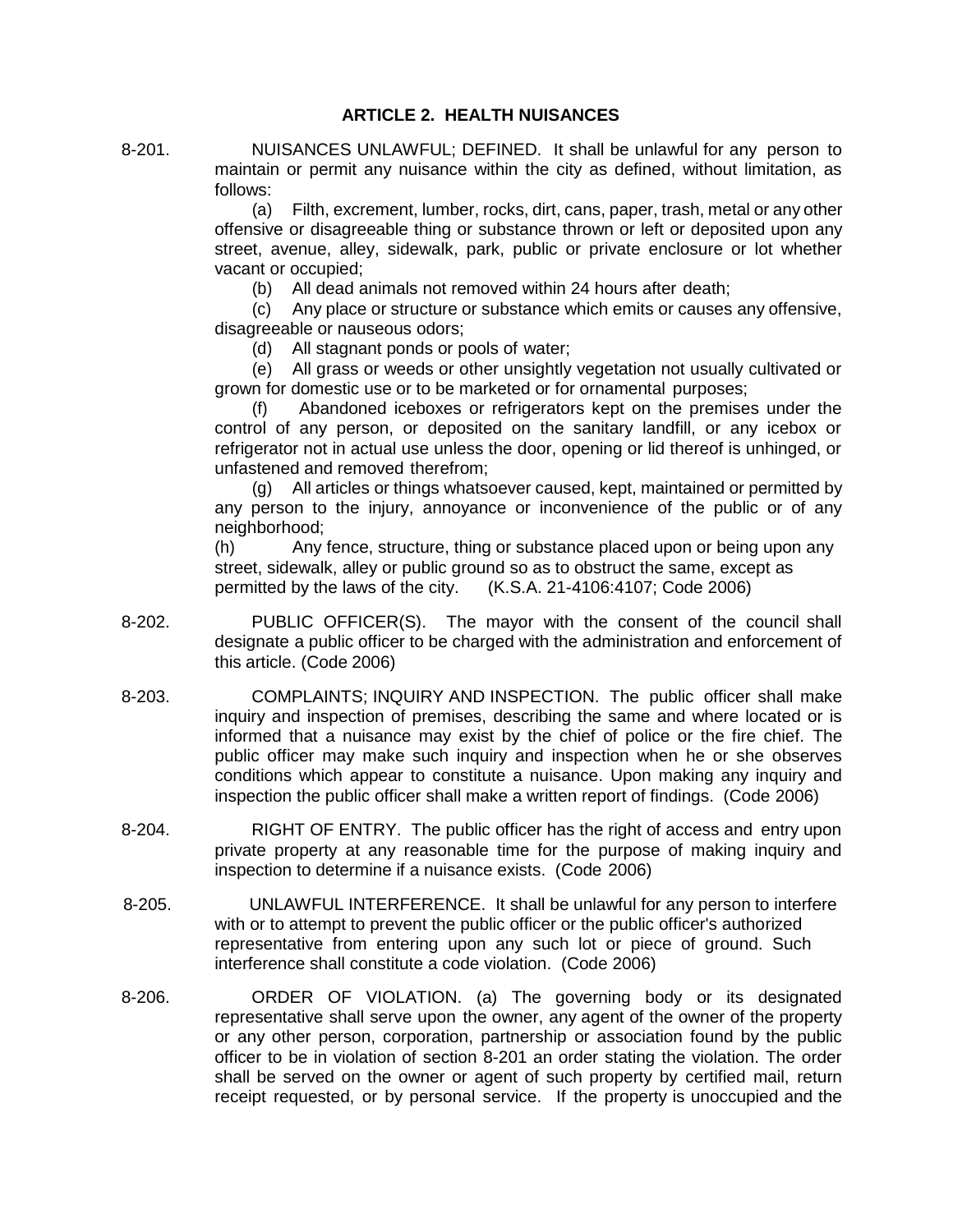owner is a nonresident, then by mailing the order by certified mail, return receipt requested, to the last known address of the owner.

(b) If the owner or the agent of the owner of the property has failed to accept delivery or otherwise failed to effectuate receipt of a notice or order sent pursuant to this section during the preceding twenty-four month period, the governing body of the city may provide notice of the issuance of any further orders to abate or remove a nuisance from such property or provide notice of the order by such methods including, but not limited to, door hangers, conspicuously posting notice of such order on the property, personal notification, telephone communication or first class mail. If the property is unoccupied and the owner is a nonresident, notice provided by this section shall be given by telephone communication or first class mail. (K.S.A. 12-1617e; Code 2006)

8-207. SAME; CONTENTS. The order shall state the condition(s) which is (are) in violation of section 8-201. The notice shall also inform the person, corporation, partnership or association that:

> (a) He, she or they shall have 10 days from the date of serving the order to abate the condition(s) in violation of section 8-201; or

> (b) He, she or they have 10 days from the date of serving the order to request a hearing before the governing body or its designated representative of the matter as provided by section 8-209;

> (c) Failure to abate the condition(s) or to request a hearing within the time allowed may result in prosecution as provided by section 8-208 and/or abatement of the condition(s) by the city as provided by section 8-209. (Code 2006)

- 8-208. FAILURE TO COMPLY; PENALTY. Should the person, corporation, partnership or association fail to comply with the order to abate the nuisance or request a hearing the public officer may file a complaint first (1.) With the Administrative Hearings Officer (Chapter 1, Article 1) and second (2.) in the municipal court of the city against such person, corporation, partnership or association and upon conviction of any violation of provisions of section 8-201, punishable by a fine of not less than fifty dollars (\$50.00) nor more than five hundred dollars (\$500.00) or be imprisoned not to exceed 30 days or be both fined and imprisoned. Each day during or on which a violation occurs or continues after notice has been served shall constitute an additional or separate offense. (Code 2006)
- 8-209. ABATEMENT. In addition to, or as an alternative to prosecution as provided in section 8-208, the public officer and/ or the Administrative Hearings Officer may seek to remedy violations of this article in the following manner. If a person to whom an order has been served pursuant to section 8-206 has neither alleviated the conditions causing the alleged violation nor requested a hearing before the governing body or its designated representative within the time periods specified in section 8-207, the public officer and/or the Administrative Hearings Officer may present a resolution to the governing body for adoption authorizing the public officer or other agents of the city to abate the conditions causing the violation at the end of 10 days after passage of the resolution. The resolution shall further provide that the costs incurred by the city shall be charged against the lot or parcel of ground on which the nuisance was located as provided in section 8-210. A copy of the resolution shall be served upon the person in violation in one of the following ways: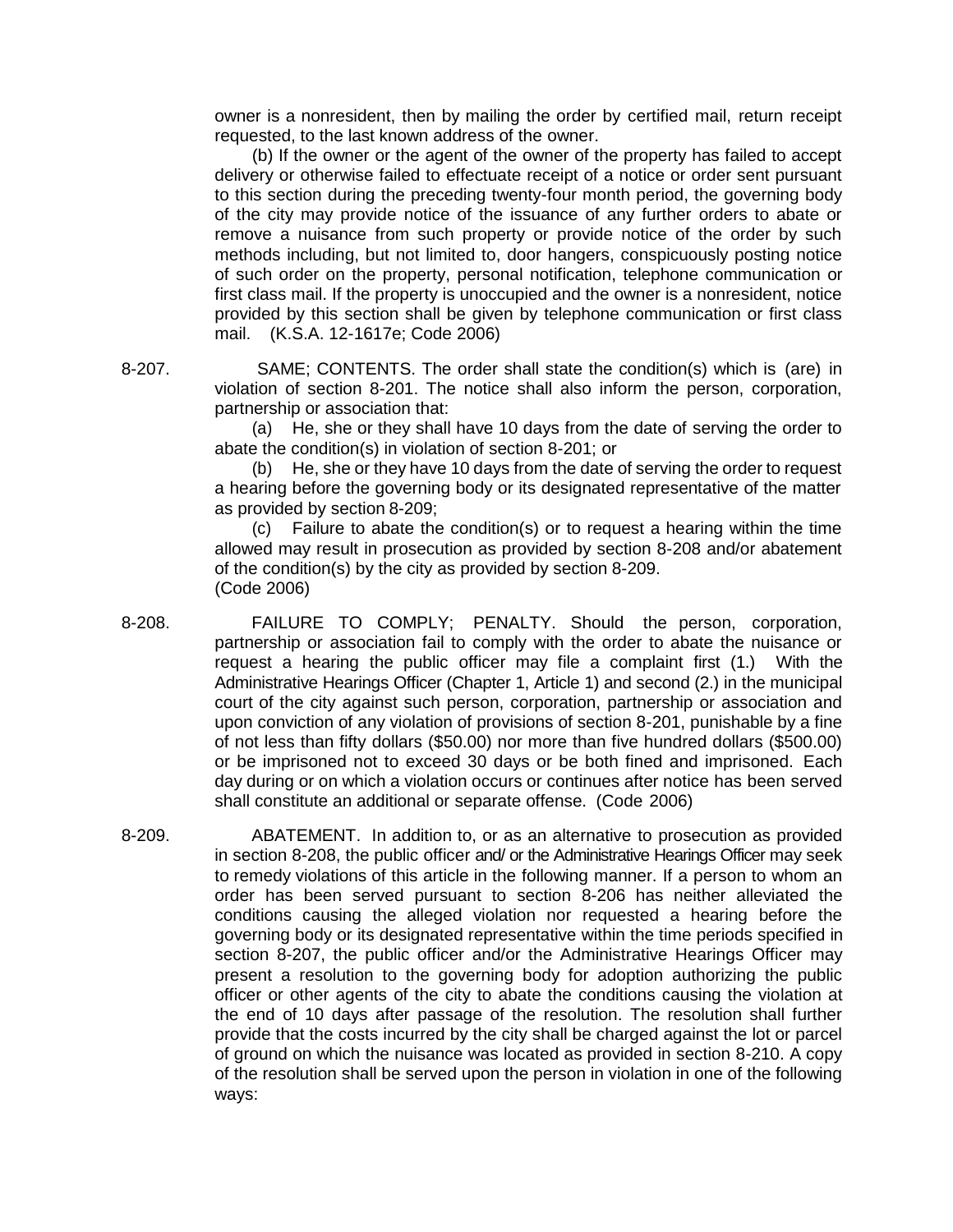- (a) Personal service upon the person in violation;
- (b) Certified mail, return receipt requested; or

(c) In the event the whereabouts of such person are unknown and the same cannot be ascertained in the exercise of reasonable diligence, an affidavit to that effect shall be made by the public officer and filed with the city clerk, and the serving of the resolution shall be made by publishing the same once each week for two consecutive weeks in the official city newspaper and by posting a copy of the resolution on the premises where such condition exists.

(d) If the owner or the agent of the owner of the property has failed to accept delivery or otherwise failed to effectuate receipt of a notice or order sent pursuant to this section during the preceding 24 month period, the governing body of the city may provide notice of the issuance of any further orders to abate or remove a nuisance from such property or provide notice of the order by such methods including, but not limited to, door hangers, conspicuously posting notice of such order on the property, personal notification, telephone communication or first class mail. If the property is unoccupied and the owner is a nonresident, notice provided by this section shall be given by telephone communication or first class mail. (Code 2006)

- 8-210. HEARING. If a hearing is requested within the 10 day period as provided in section 8-207, such request shall be made in writing to the governing body or its designated representative. Failure to make a timely request for a hearing shall constitute a waiver of the person's right to contest the findings of the public officer and/or the Administrative Hearings Officer. The hearing shall be held by the governing body or its designated representative as soon as possible after the filing of the request therefore, and the person shall be advised by the city of the time and place of the hearing at least five days in advance thereof. At any such hearing, the person may be represented by counsel, and the person and the city may introduce such witnesses and evidence as is deemed necessary and proper by the governing body or its designated representative. The hearing need not be conducted according to the formal rules of evidence. The hearing may be continued to a later time in exceptional cases where additional information is needed as determined by the governing body or its designated representative. After all information has been offered, the governing body or its designated representative shall render a written administrative order. Upon conclusion of the hearing, the findings of the governing body or its designated representative shall be prepared in resolution form, adopted by the governing body, and the resolution shall be served upon the person in the manner provided in section 8-209. (Code 2006)
- 8-211. COSTS ASSESSED. If the city abates or removes the nuisance pursuant to section 8-209, the city shall give notice to the owner or his or her agent by certified mail, return receipt requested, of the total cost of the abatement or removal incurred by the city. The notice shall also state that the payment is due within 30 days following receipt of the notice. The city also may recover the cost of providing notice, including any postage, required by this section. The notice shall also state that if the cost of the removal or abatement is not paid within the 30-day period, the cost of the abatement or removal shall be collected in the manner provided by K.S.A. 12-1,115, and amendments thereto, or shall be assessed as special assessments and charged against the lot or parcel of land on which the nuisance was located and the city clerk, at the time of certifying other city taxes, shall certify the unpaid portion of the costs and the county clerk shall extend the same on the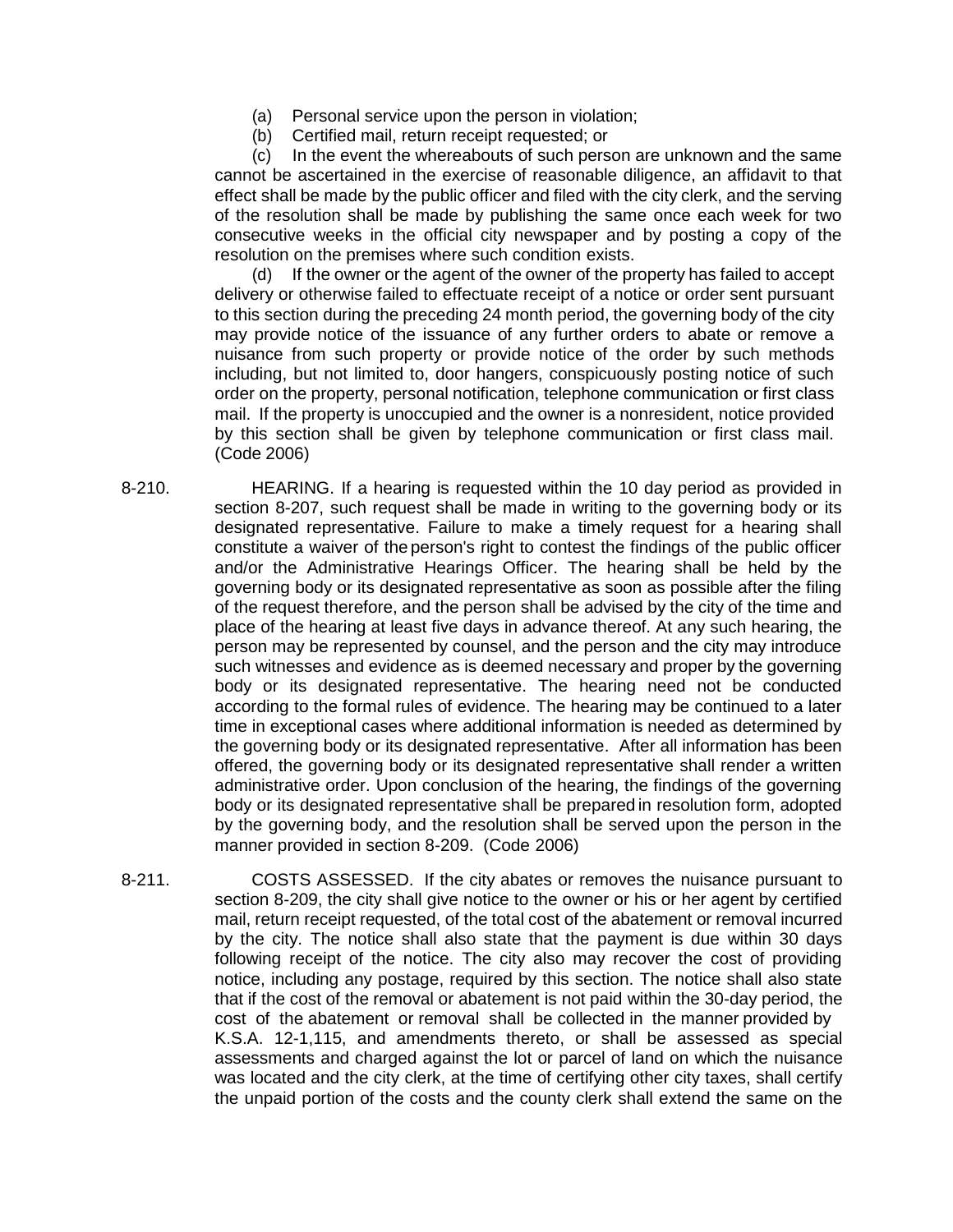tax rolls of the county against such lot or parcel of land and it shall be collected by the county treasurer and paid to the city as other city taxes are collected and paid.

The city may pursue collection both by levying a special assessment and in the manner provided by K.S.A. 12-1,115, and amendments thereto, but only until the full cost and applicable interest has been paid in full. (Code 2006)

### **ARTICLE 2A. ENVIRONMENTAL CODE**

- 8-2A01. TITLE. This article shall be known as the "Environmental Code." (Code 2006)
- 8-2A02. LEGISLATIVE FINDING OF FACT. The governing body or its designated representative has found that there exist within the city unsightly and hazardous conditions due to: dilapidation, deterioration or disrepair of walls, siding, fences or structure exteriors; accumulations increasing the hazards of accidents or other calamities; structural defects; uncleanliness; unsightly stored or parked material, equipment, supplies, machinery, vehicles or parts thereof. Such conditions are inimical to the general welfare of the community in that they have a blighting influence on the adjoining properties, the neighborhood and the city, or are injurious to the health and safety of the residents of the city. The governing body desires to promote the public health, safety and welfare by the repair, removal, abatement, and regulation of such conditions in the manner hereafter provided. (Code 2006)
- 8-2A03. PURPOSE. The purpose of this article is to protect, preserve, upgrade, and regulate the environmental quality of industrial, commercial and residential neighborhoods in this city, by outlawing conditions which are injurious to the health, safety, welfare or aesthetic characteristics of the neighborhoods and to provide for the administration and enforcement thereof. (Code 2006)
- 8-2A04. RULES OF CONSTRUCTION. For the purpose of this article, the following rules of construction shall apply:

(1) Any part thereof - Whenever the words premises, structure, building or yard are used they shall be construed as though they were followed by the words "or any part thereof."

(2) Gender - Words of gender shall be construed to mean neuter, feminine or masculine, as may be applicable.

(3) Number - Words of number shall be construed to mean singular or plural, as may be applicable.

(4) Tense - Words of tense shall be construed to mean present or future, as may be applicable.

(5) Shall - The word shall is mandatory and not permissive. (Code 2006)

8-2A05. DEFINITIONS. The words and phrases listed below when used in this article shall have the following meanings:

(1) Abandoned Motor Vehicle - any motor vehicle which is not currently registered or tagged pursuant to K.S.A. 8-126 to 8-149 inclusive, as amended; or parked in violation of the code; or incapable of moving under its own power; or in a junked or wrecked condition.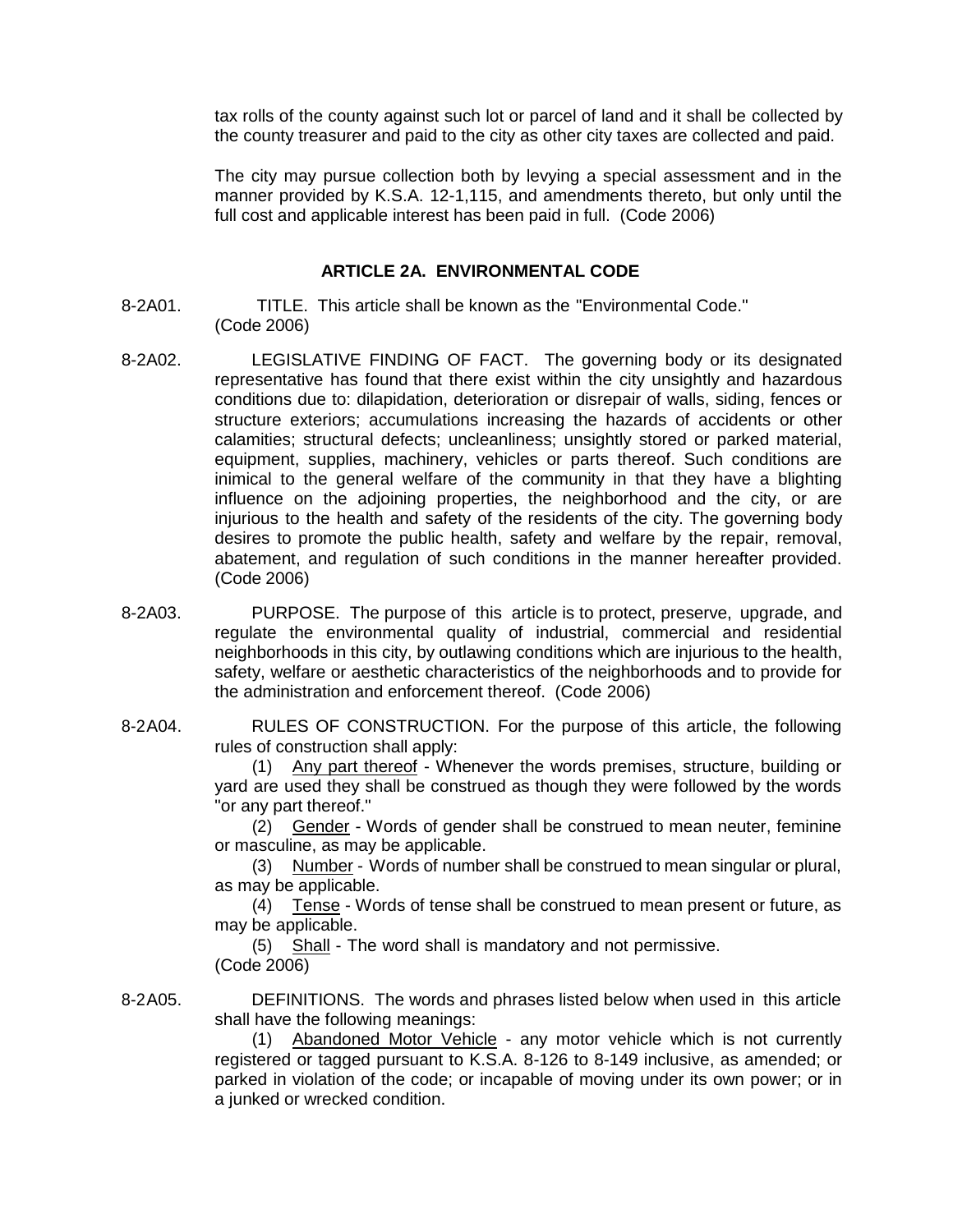(2) Accessory Structure - a secondary structure detached from the principal structure but on the same premises, including, but not limited to, garages, sheds, barns, or outbuildings.

(3) Commercial or Industrial - used or intended to be used primarily for other than residential purposes.

(4) Dilapidation, Deterioration or Disrepair - shall mean any condition characterized by, but not limited to: holes, breaks, rot, decay, crumbling, cracking, peeling or flaking paint, rusting, or other evidence of physical damage, neglect, lack of maintenance, excessive use or weathering.

(5) Exterior - those parts of a structure which are exposed to the weather or subject to contact with the elements; including, but not limited to: sidings, facings, veneers, masonry, roofs, foundations, porches, screens, shutters, windows, doors or signs.

(6) Garbage - without limitation any accumulation of animal, fruit or vegetable waste matter that results from the handling, preparation, cooking, serving, delivering, storage, or use of foodstuffs.

(7) Person - any individual, individuals, corporation, partnership, unincorporated association, other business organization, committee, board, trustee, receiver, agent or other representative who has charge, care, control or responsibility for maintenance of any premises, regardless of status as owner, renter, tenant or lessee, whether or not in possession.

(8) Premises - any lot, plot or parcel of land including the structuresthereon. Premises shall also mean any lot, plot or parcel of land without any structures thereon.

(9) Refuse - garbage and trash.

(10) Residential - used or intended to be used primarily for human habitation.

(11) Structure - anything constructed or erected which requires location on the ground or is attached to something having a location on the ground including any appurtenances belonging thereto.

(12) Trash - combustible waste consisting of, but not limited to: papers, cartons, boxes, barrels, wood, excelsior, furniture, bedding, rags, leaves, yard trimmings, or tree branches and non-combustible waste consisting of, but not limited to: metal, tin, cans, glass, crockery, plastics, mineral matter, ashes, clinkers, or street rubbish and sweepings.

(13) Weathered - deterioration caused by exposure to the elements.

(14) Yard - the area of the premises not occupied by any structure.

(Code 2006)

- 8-2A06. PUBLIC OFFICER(S). The mayor with the consent of the council shall designate a public officer to be charged with the administration and enforcement of this article. (Code 2006)
- 8-2A07. ENFORCEMENT STANDARDS. No person shall be found in violation of this article unless the public officer, after a reasonable inquiry and inspection of the premises, believes that conditions exist of a quality and appearance not commensurate with the character of the neighborhood. Such belief must be supported by evidence of a level of maintenance significantly below that of the rest of the neighborhood. Such evidence shall include conditions declared unlawful under section 8-2A09 but shall not include conditions which are not readily visible from any public place or from any surrounding private property. (Code 2006)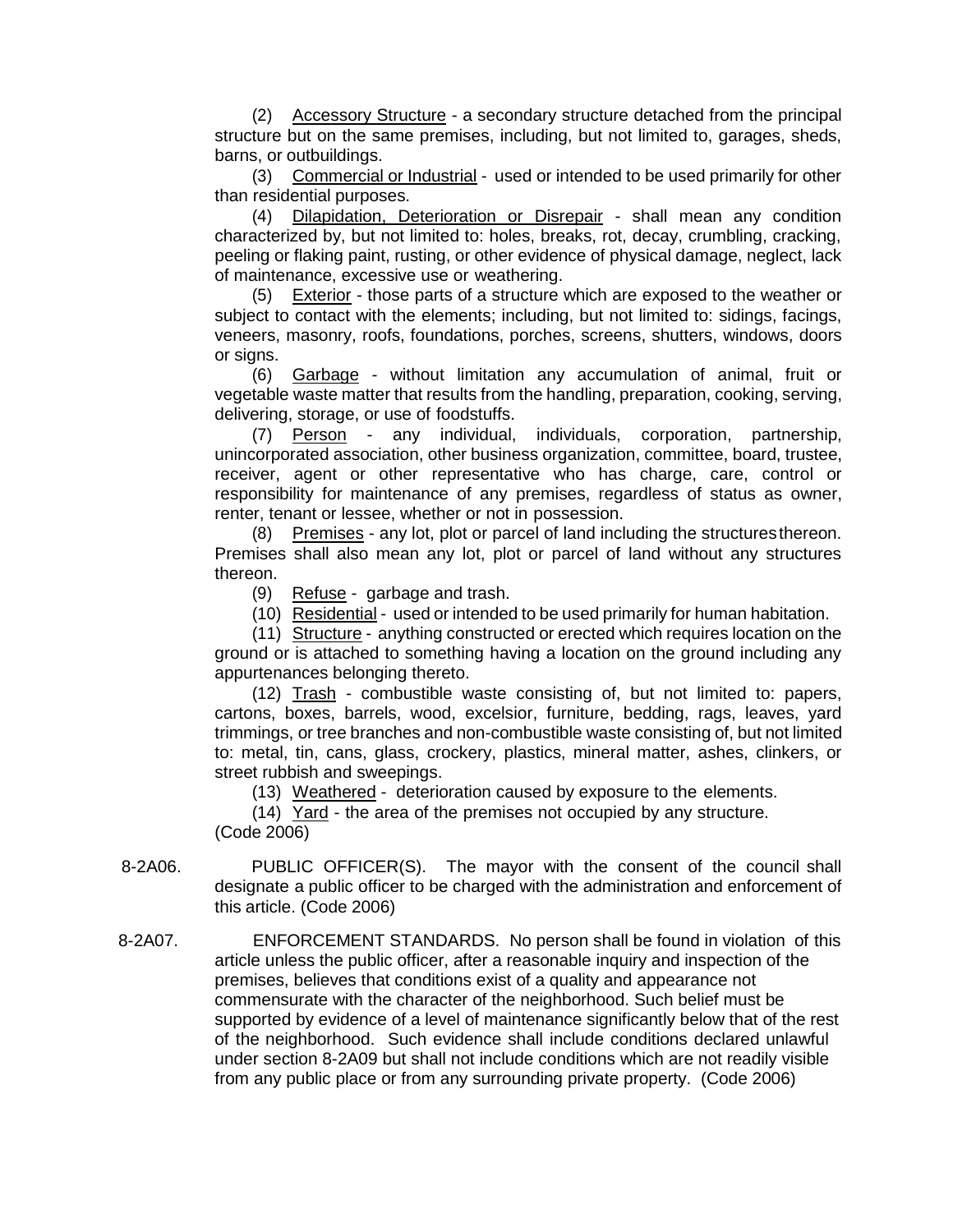- 8-2A08. UNLAWFUL INTERFERENCE. It shall be unlawful for any person to interfere with or to attempt to prevent the public officer or the public officer's authorized representative from entering upon any such lot or piece of ground. Such interference shall constitute a code violation. (Code 2006)
- 8-2A09. UNLAWFUL ACTS. It shall be unlawful for any person to allow to exist on any residential, commercial or industrial premises, conditions which are injurious to the health, safety or general welfare of the residents of the community or conditions which are detrimental to adjoining property, the neighborhood or the city. For the purpose of fair and efficient enforcement and administration, such unlawful conditions shall be classified as follows:

(a) Exterior conditions (yard) shall include, but not be limited to, the scattering over or the parking, leaving, depositing or accumulation on the yard of any of the following:

(1) lumber, wire, metal, tires, concrete, masonry products, plastic products, supplies, equipment, machinery, auto parts, junk or refuse;

(2) abandoned motor vehicles; or

(3) furniture, stoves, refrigerators, televisions, sinks, bicycles, lawn mowers, or other such items of personal property.

(4) nauseous substances, carcasses of dead animals or places where animals are kept in an offensive manner.

(b) Exterior conditions (structure) shall include, but not be limited to, deteriorated, dilapidated, or unsightly:

- (1) exteriors of any structure;
- (2) exteriors of any accessory structure; or

(3) fences, walls, or retaining walls.

(Code 2006)

8-2A10. ORDER OF VIOLATION. (a) The governing body or their designed representatives shall serve uponthe owner, any agent of the owner of the property or any other person, corporation, partnership or association found by the public officer to be in violation of section 8-2A01 an order stating the violation. The order shall be served on the owner or agent of such property by certified mail, return receipt requested, or by personal service. If the property is unoccupied and the owner is a nonresident, then by mailing the order by certified mail, return receipt requested, to the last known address of the owner.

(b) If the owner or the agent of the owner of the property has failed to accept delivery or otherwise failed to effectuate receipt of a notice or order sent pursuant to this section during the preceding 24 month period, the governing body of the city may provide notice of the issuance of any further orders to abate or remove a nuisance from such property or provide notice of the order by such methods including, but not limited to, door hangers, conspicuously posting notice of such order on the property, personal notification, telephone communication or first class mail. If the property is unoccupied and the owner is a nonresident, notice provided by this section shall be given by telephone communication or first class mail. The order shall state:

(a) The condition which has caused the violation of this article; and

(b) That the person in violation shall have:

(1) 10 days from the date of the mailing of the notice to alleviate the exterior conditions (yard) violation; and/or;

(2) 45 days from the date of the mailing of the notice to alleviate the exterior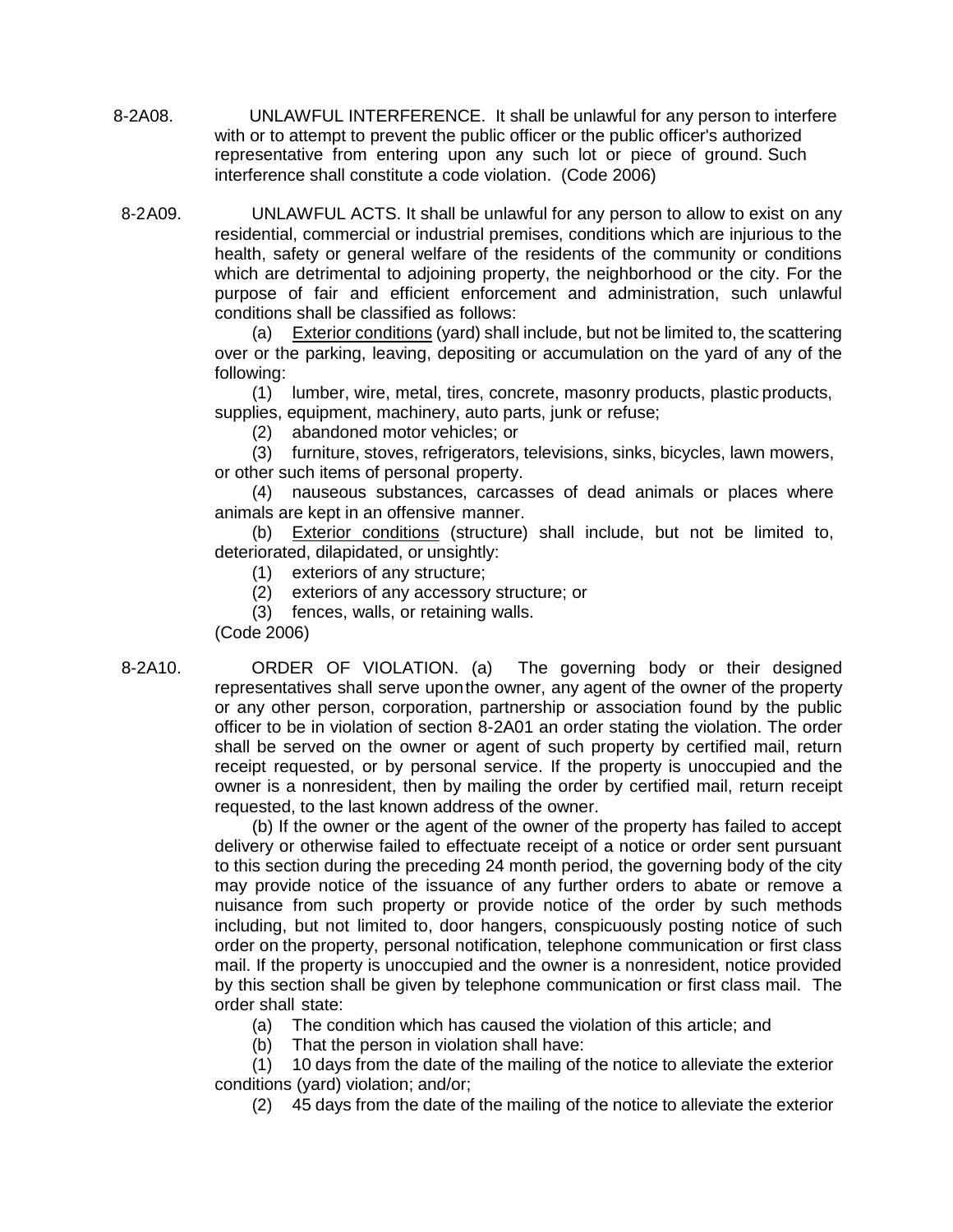conditions (structure) violation; orin thealternative to subsections (1) and (2) above,

(3) 10 days from the date of the mailing of the notice to request, as provided in section 8-2A13 a hearing before the governing body or its designated representative on the matter; and

(c) That failure to alleviate the condition or to request a hearing may result in prosecution under section 8-2A11 and/or abatement of the condition by the city according to section 8-2A12 with the costs assessed against the property under section 8-2A15.

(K.S.A. 12-1617e; Code 2006)

8-2A11. PENALTY. The public officer may file a complaint first (1.) With the Administrative Hearings Officer (Chapter 1, Article 1) and second (2.) in the municipal court of the city against any person found to be in violation of section 8-2A09, provided however, that such person shall first have been sent a notice as provided in section 8-2A10 and that the person has neither alleviated the conditions causing the alleged violation nor requested a hearing before the governing body within the time periods specified in section 8-2A10. Upon such complaint in the municipal court, any person found to be in violation of section 8-2A08 shall upon conviction be punished by a fine of not less than \$50.00 nor more than \$500.00, or by imprisonment, for not more than 30 days, or by both such fine and imprisonment, for each offense. For the purposes of this article, a separate offense shall be deemed committed on each day during or on which such violation is permitted to exist. (Code 2006)

8-2A12. ABATEMENT. In addition to, or as an alternative to prosecution as provided in section 8-2A11, the public officer and/ or the Administrative Hearings Officer may seek to remedy violations of this article in the following manner. If a person to whom an order has been served pursuant to section 8-2A10 has neither alleviated the conditions causing the alleged violation nor requested a hearing before the governing body or their designated representative within the time periods specified in section 8-2A06, the public officer and/or the Administrative Hearings Officer may present a resolution to the governing body for adoption authorizing the public officer or other agents of the city to abate the conditions causing the violation at the end of 10 days after passage of the resolution. The resolution shall further provide that the costs incurred by the city shall be charged against the lot or parcel of ground on which the nuisance was located as provided in section 8-2A15.

> A copy of the resolution shall be served upon the person in violation in one of the following ways:

- (a) Personal service upon the person in violation;
- (b) Certified mail, return receipt requested; or

(c) In the event the whereabouts of such person are unknown and the same cannot be ascertained in the exercise of reasonable diligence, an affidavit to that effect shall be made by the public officer and filed with the city clerk, and the serving of the resolution shall be made by publishing the same once each week for two consecutive weeks in the official city newspaper and by posting a copy of the resolution on the premises where such condition exists.

(d) If the owner or the agent of the owner of the property has failed to accept delivery or otherwise failed to effectuate receipt of a notice or order sent pursuant to this section during the preceding 24 month period, the governing body of the city may provide notice of the issuance of any further orders to abate or remove a nuisance from such property or provide notice of the order by such methods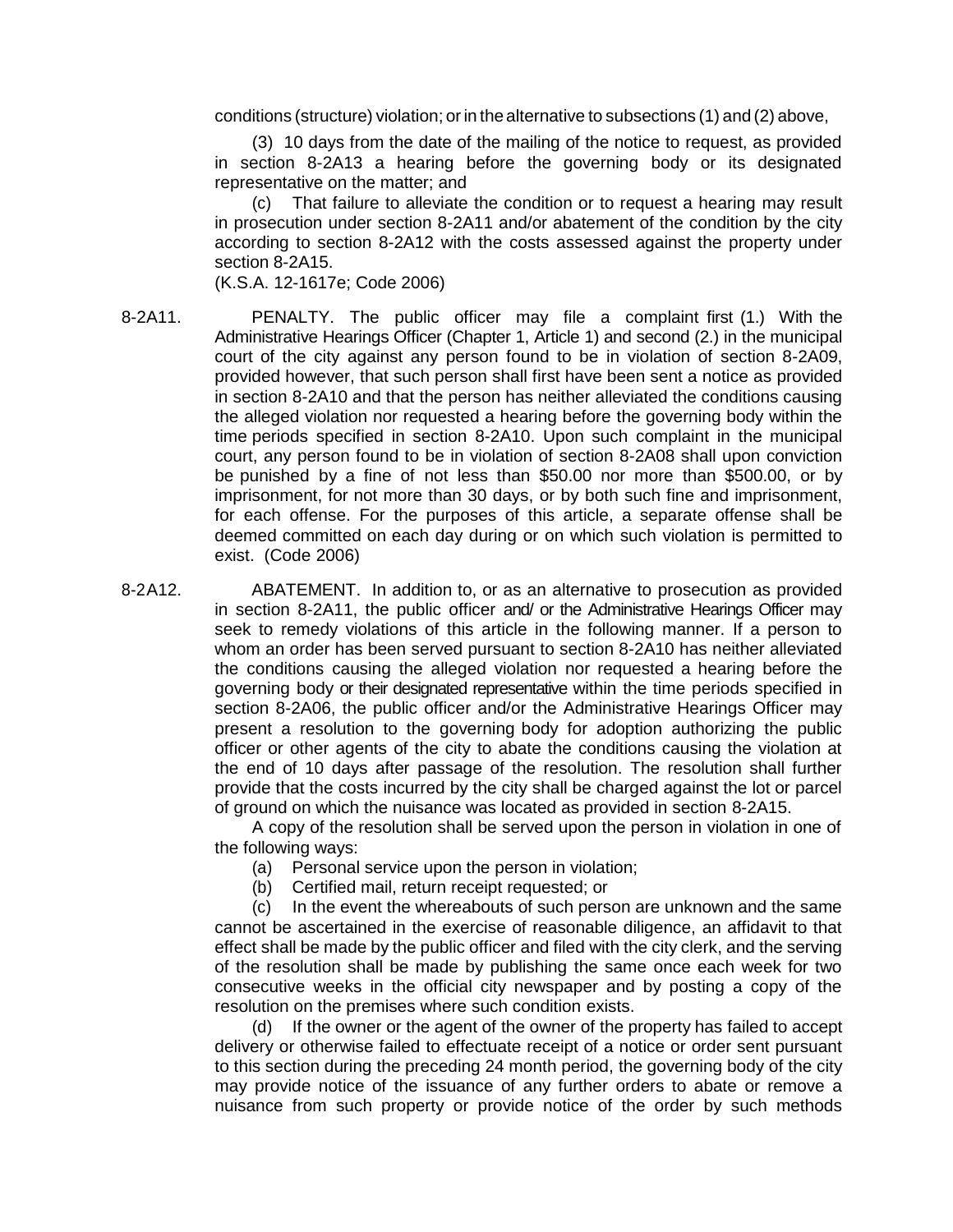including, but not limited to, door hangers, conspicuously posting notice of such

order on the property, personal notification, telephone communication or first class mail. If the property is unoccupied and the owner is a nonresident, notice provided by this section shall be given by telephone communication or first class mail. (Code 2006)

- 8-2A13. HEARING BEFORE GOVERNING BODY. If a hearing is requested within the 10 day period as provided in section 8-2A10 such request shall be made in writing to the governing body or its designated representative. Failure to make a timely request for a hearing shall constitute a waiver of the person's right to contest the findings of the public officer and/or Administrative Hearings Officer. The hearing shall be held by the governing body or its designated representative as soon as possible after the filing of the request therefor, and the person shall be advised by the city of the time and place of the hearing at least five days in advance thereof. At any such hearing, the person may be represented by counsel, and the person and the city may introduce such witnesses and evidence as is deemed necessary and proper by the governing body or its designated representative. The hearing need not be conducted according to the formal rules of evidence. The hearing may be continued to a later time in exceptional cases where additional information is needed as determined by the governing body or its designated representative. After all information has been offered, the governing body or its designated representative shall render a written administrative order. Upon conclusion of the hearing, the findings of the governing body or its designated representative shall be prepared in resolution form, adopted by the governing body, and the resolution shall be served upon the person in the matter provided in section 8-2A10. (Code 2006)
- 8-2A14. APPEALS. Any person affected by any determination of the governing body or its designated representative under sections 8-2A11 or 8-2A12 may appeal such determination in the manner provided by K.S.A. 60-2101. (Code 2006)
- 8-2A15. COSTS ASSESSED. If the city abates or removes the nuisance pursuant to section 8-2A12, the city shall give notice to the owner or his or her agent by certified mail, return receipt requested, of the total cost of the abatement or removal incurred by the city. The notice shall also state that the payment is due within 30 days following receipt of the notice. The city also may recover the cost of providing notice, including any postage, required by this section. The notice shall also state that if the cost of the removal or abatement is not paid within the 30-day period, the cost of the abatement or removal shall be collected in the manner provided by K.S.A. 12-1,115, and amendments thereto, or shall be assessed as special assessments and charged against the lot or parcel of land on which the nuisance was located and the city clerk, at the time of certifying other city taxes, shall certify the unpaid portion of the costs and the county clerk shall extend the same on the tax rolls of the county against such lot or parcel of land and it shall be collected by the county treasurer and paid to the city as other city taxes are collected and paid. The city may pursue collection both by levying a special assessment and in the manner provided by K.S.A. 12-1,115, and amendments thereto, but only until the full cost and applicable interest has been paid in full. (Code 2006)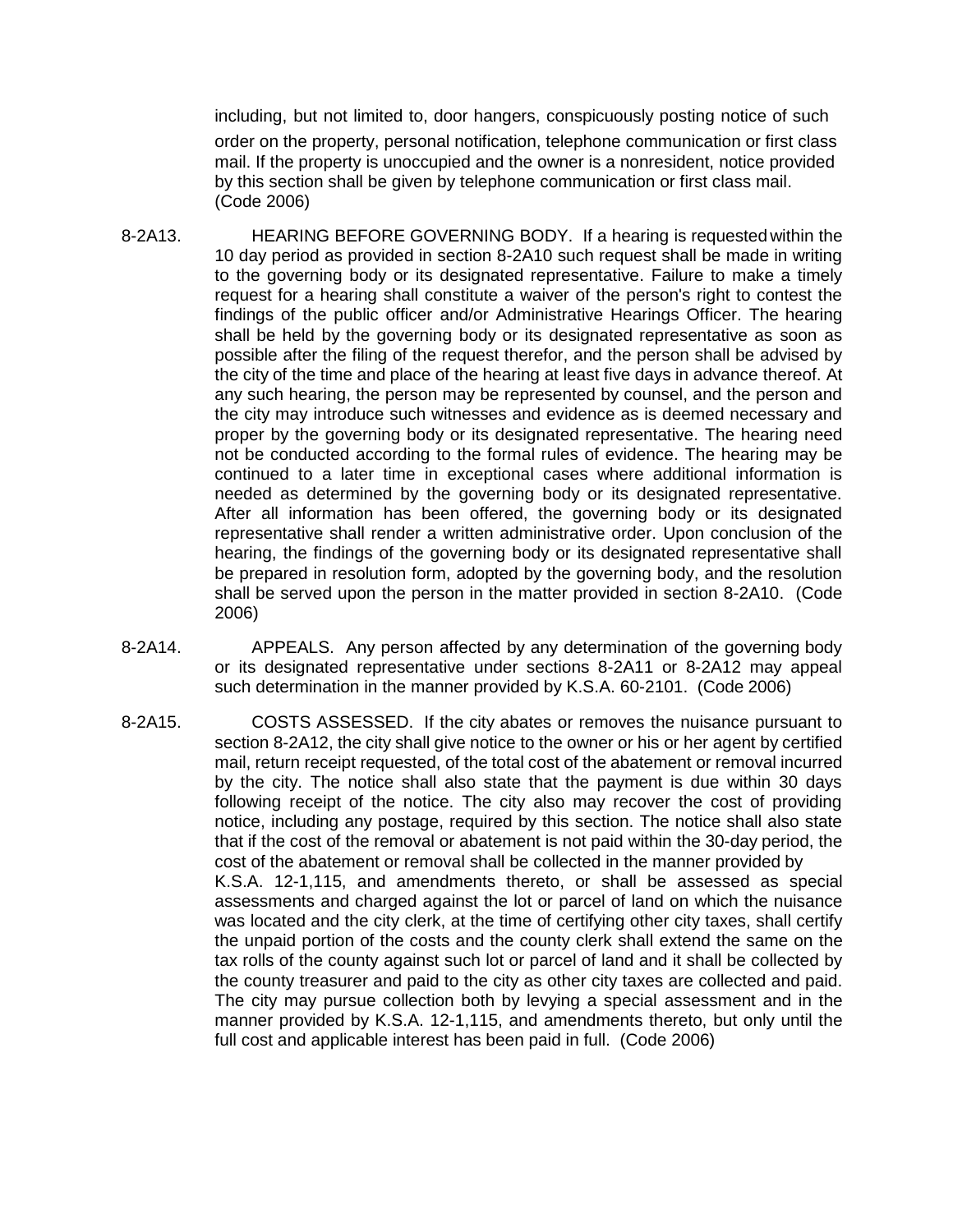8-2A16. CONSTRUCTION. Nothing in this article shall be construed to abrogate or impair the powers of the courts or of any department of the city to enforce any provisions of its laws nor to prevent or punish violations thereof. The powers conferred by this article shall be in addition to and supplemental to the powers conferred by the Kansas Constitution, by any other law or by ordinance. (Code 2006)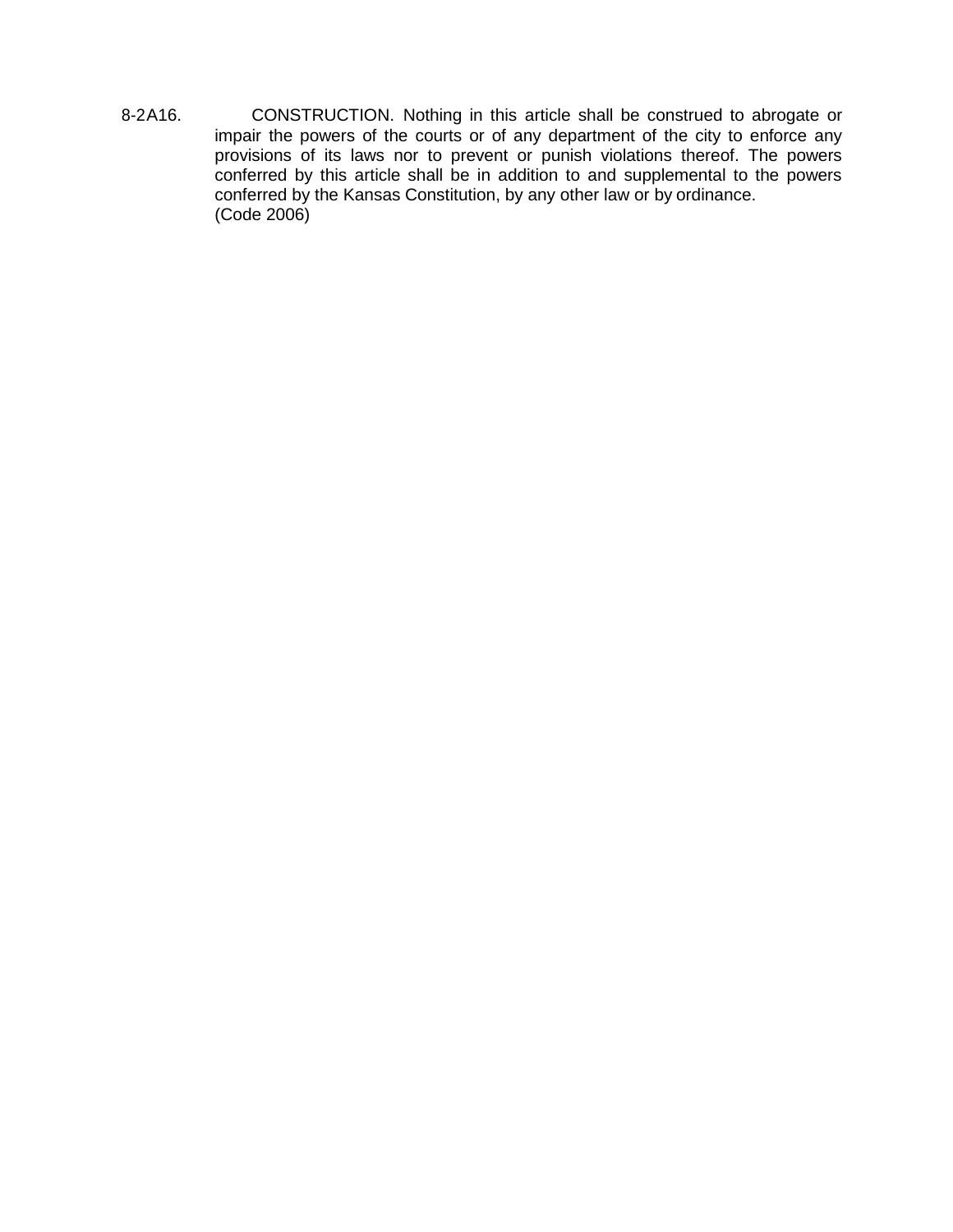# **ARTICLE 3. JUNKED MOTOR VEHICLES ON PRIVATE PROPERTY**

8-301. FINDINGS OF GOVERNING BODY. The governing body finds that junked, wrecked, dismantled, inoperative or abandoned vehicles affect the health, safety and general welfare of citizens of the city because they:

> (a) Serves as a breeding ground for flies, mosquitoes, rats and otherinsects and rodents;

> (b) Are a danger to persons, particularly children, because of broken glass, sharp metal protrusions, insecure mounting on blocks, jacks or other supports;

(c) Are a ready source of fire and explosion;

(d) Encourage pilfering and theft;

(e) Constitute a blighting influence upon the area in which they are located;

(f) Constitute a fire hazard because they frequently block access for fire equipment to adjacent buildings and structures. (Code 2006)

8-302. DEFINITIONS. As used in this article, unless the context clearly indicates otherwise:

> (a) Inoperable means a condition of being junked, wrecked, wholly or partially dismantled, discarded, abandoned or unable to perform the function or purpose for which it was originally constructed;

> (b) Vehicle means, without limitation, any automobile, truck, tractor or motorcycle which as originally built contained an engine, regardless of whether it contains an engine at any other time. (Code 2006)

8-303. NUISANCES UNLAWFUL; DEFINED; EXCEPTIONS. It shall be unlawful for any person to maintain or permit any motor vehicle nuisance within the city.

(a) A motor vehicle nuisance is any motor vehicle which is not currently registered or tagged pursuant to K.S.A. 8-126 to 8-149 inclusive, as amended; or parked in violation of city ordinance; or incapable of moving under its own power; or in a junked, wrecked or inoperable condition. Any one of the following conditions shall raise the presumption that a vehicle is junked, wrecked or inoperable;

(1) Absence of a current registration plate upon the vehicle;

(2) Placement of the vehicle or parts thereof upon jacks, blocks, or other supports;

(3) Absence of one or more parts of the vehicle necessary for the lawful operation of the vehicle upon street or highway.

(b) The provisions of this article shall not apply to:

(1) Any motor vehicle which is enclosed in a garage or other building;

(2) To the parking or storage of a vehicle inoperable for a period of 30 consecutive days or less; or

(3) To any person conducting a business enterprise in compliance with existing zoning regulations or who places such vehicles behind screening of sufficient size, strength and density to screen such vehicles from the view of the public and to prohibit ready access to stored vehicles by children. However, nothing in this subsection shall be construed to authorize the maintenance of a public nuisance. (Code 2006)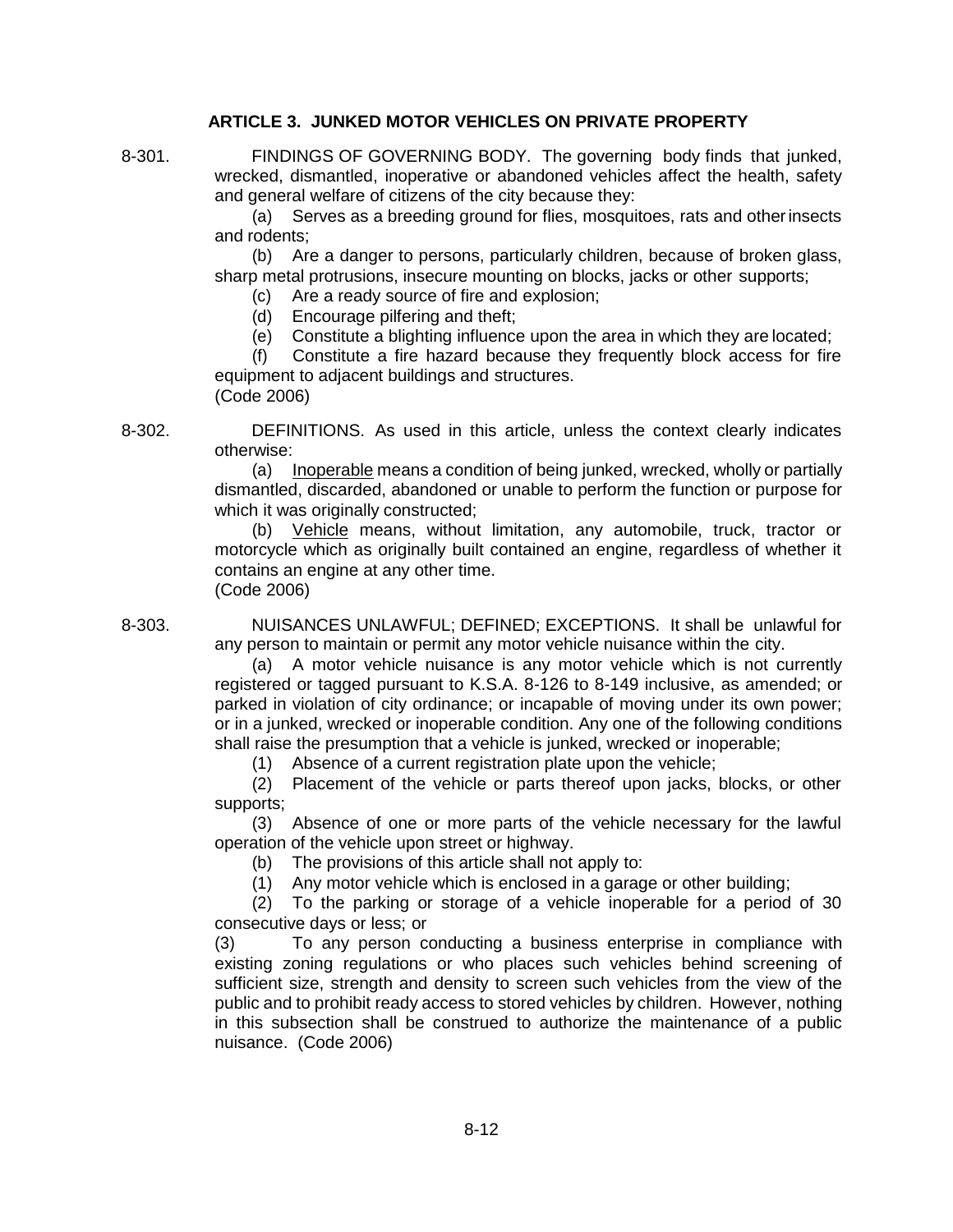- 8-304. PUBLIC OFFICER(S). The mayor with the consent of the council shall designate a public officer to be charged with the administration and enforcement of this article. (Code 2006)
- 8-305. COMPLAINTS; INQUIRY AND INSPECTION. The public officer shall make inquiry and inspection of premises, describing the same and where located or is informed that a nuisance may exist by the chief of police or the fire chief. The public officer may make such inquiry and inspection when he or she observes conditions which appear to constitute a nuisance. Upon making any inquiry and inspection the public officer shall make a written report of findings. (Code 2006)
- 8-306. RIGHT OF ENTRY. The public officer has the right of access and entry upon private property at any reasonable time for the purpose of making inquiry and inspection to determine if a nuisance exists. (Code 2006)
- 8-307. UNLAWFUL INTERFERENCE. It shall be unlawful for any person to interfere with or to attempt to prevent the public officer or the public officer's authorized representative from entering upon any such lot or piece of ground. Such interference shall constitute a code violation. (Code 2006)
- 8-308. ORDER OF VIOLATION. (a) The governing body or its designated representative shall serve upon the owner, any agent of the owner of the property or any other person, corporation, partnership or association found by the public officer and/or Administrative Hearings Officer to be in violation of section 8-301 an order stating the violation. The order shall be served on the owner or agent of such property by certified mail, return receipt requested, or by personal service. If the property is unoccupied and the owner is a nonresident, then by mailing the order by certified mail, return receipt requested, to the last known address of the owner.

(b) If the owner or the agent of the owner of the property has failed to accept delivery or otherwise failed to effectuate receipt of a notice or order sent pursuant to this section during the preceding 24 month period, the governing body or its designated representative of the city may provide notice of the issuance of any further orders to abate or remove a nuisance from such property or provide notice of the order by such methods including, but not limited to, door hangers, conspicuously posting notice of such order on the property, personal notification, telephone communication or first class mail. If the property is unoccupied and the owner is a nonresident, notice provided by this section shall be given by telephone communication or first class mail. (K.S.A. 12-1617e; Code 2006)

8-309. SAME;CONTENTS. The order shall state the condition(s) which is (are) in violation of section 8-303. The notice shall also inform the person, corporation, partnership or association that

> (a) He, she or they shall have 10 days from the date of serving the order to abate the condition(s) in violation of section 8-303; or

> (b) He, she or they have 10 days from the date of serving the notice to request a hearing before the governing bodyor its designated representative of the matter as provided by section 8-309;

(c) Failure to abate the condition(s) or to request a hearing within the time allowed may result in prosecution as provided by section 8-310 and/or abatement of the condition(s) by the city as provided by section 8-311. (Code 2006)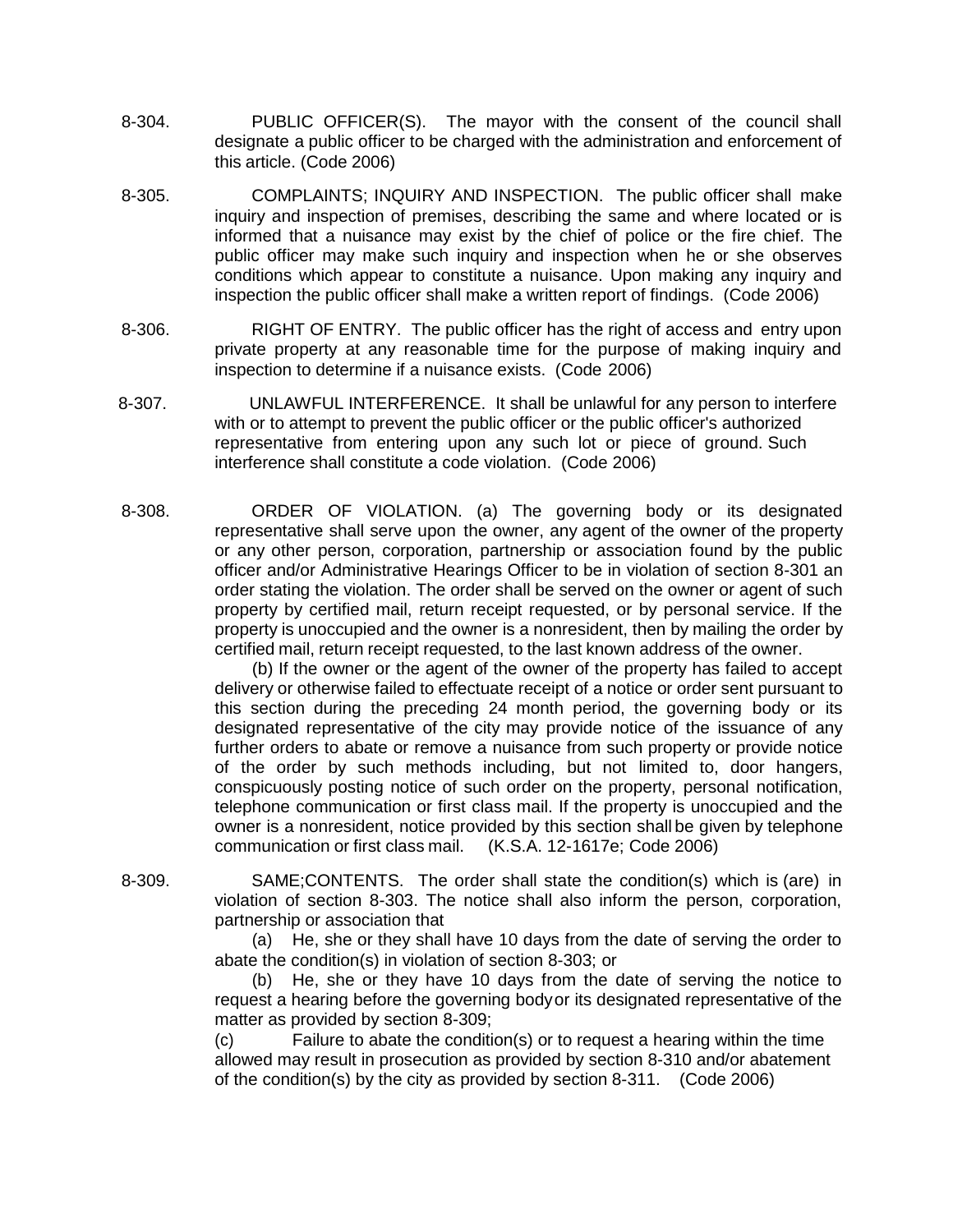- 8-310. FAILURE TO COMPLY; PENALTY. Should the person fail to comply with the notice to abate the nuisance or request a hearing, the public officer may file a complaint first (1.) With the Administrative Hearings Officer (Chapter 1, Article 1) and second (2.) in the municipal court of the city against such person and upon conviction of any violation of provisions of section 8-303, punishable by a fine of not less than fifty dollars (\$50.00) nor more than five hundred dollars (\$500.00) or be imprisoned not to exceed 30 days or be both fined and imprisoned. Each day during or on which a violation occurs or continues after notice has been served shall constitute an additional or separate offense. (Code 2006)
- 8-311. ABATEMENT. In addition to, or as an alternative to prosecution as provided in section 8-310, the public officer and/ or the Administrative Hearings Officer may seek to remedy violations of this article in the following manner. If a person to whom a notice has been sent pursuant to section 8-308 has neither alleviated the conditions causing the alleged violation or requested a hearing before the governing body within the time period specified in section 8-309, the public officer and/or the Administrative Hearings Officer may present a resolution to the governing body for adoption authorizing the public officer or other agents of the city to abate the conditions causing the violation at the end of 10 days after passage of the resolution.

The resolution shall further provide that the costs incurred by the city shall be charged against the lot or parcel of ground on which the nuisance was located as provided in section 8-314. A copy of the resolution shall be served upon theperson in violation in one of the following ways:

- (a) Personal service upon the person in violation;
- (b) Service by certified mail, return receipt requested; or

(c) In the event the whereabouts of such person are unknown and the same cannot be ascertained in the exercise of reasonable diligence, an affidavit to that effect shall be made by the public officer and filed with the city clerk, and the serving of the resolution shall be made by publishing the same once each week for two consecutive weeks in the official city newspaper and by posting a copy of the resolution on the premises where such condition exists.

(d) If the owner or the agent of the owner of the property has failed to accept delivery or otherwise failed to effectuate receipt of a notice or order sent pursuant to this section during the preceding 24 month period, the governing body of the city may provide notice of the issuance of any further orders to abate or remove a nuisance from such property or provide notice of the order by such methods including, but not limited to, door hangers, conspicuously posting notice of such order on the property, personal notification, telephone communication or first class mail. If the property is unoccupied and the owner is a nonresident, notice provided by this section shall be given by telephone communication or first class mail (Code 2006)

- 8-312. DISPOSITION OF VEHICLE. Disposition of any motor vehicle removed and abated from private property pursuant to this article shall be as provided by K.S.A. Supp. 8-1102, as amended. (Code 2006)
- 8-313. HEARING. If a hearing is requested within the 10 day period as provided in section 8-309, such request shall be made in writing to the governing body or its designated representative. Failure to make a timely request for a hearing shall constitute a waiver of the person's right to contest the findings. The hearing shall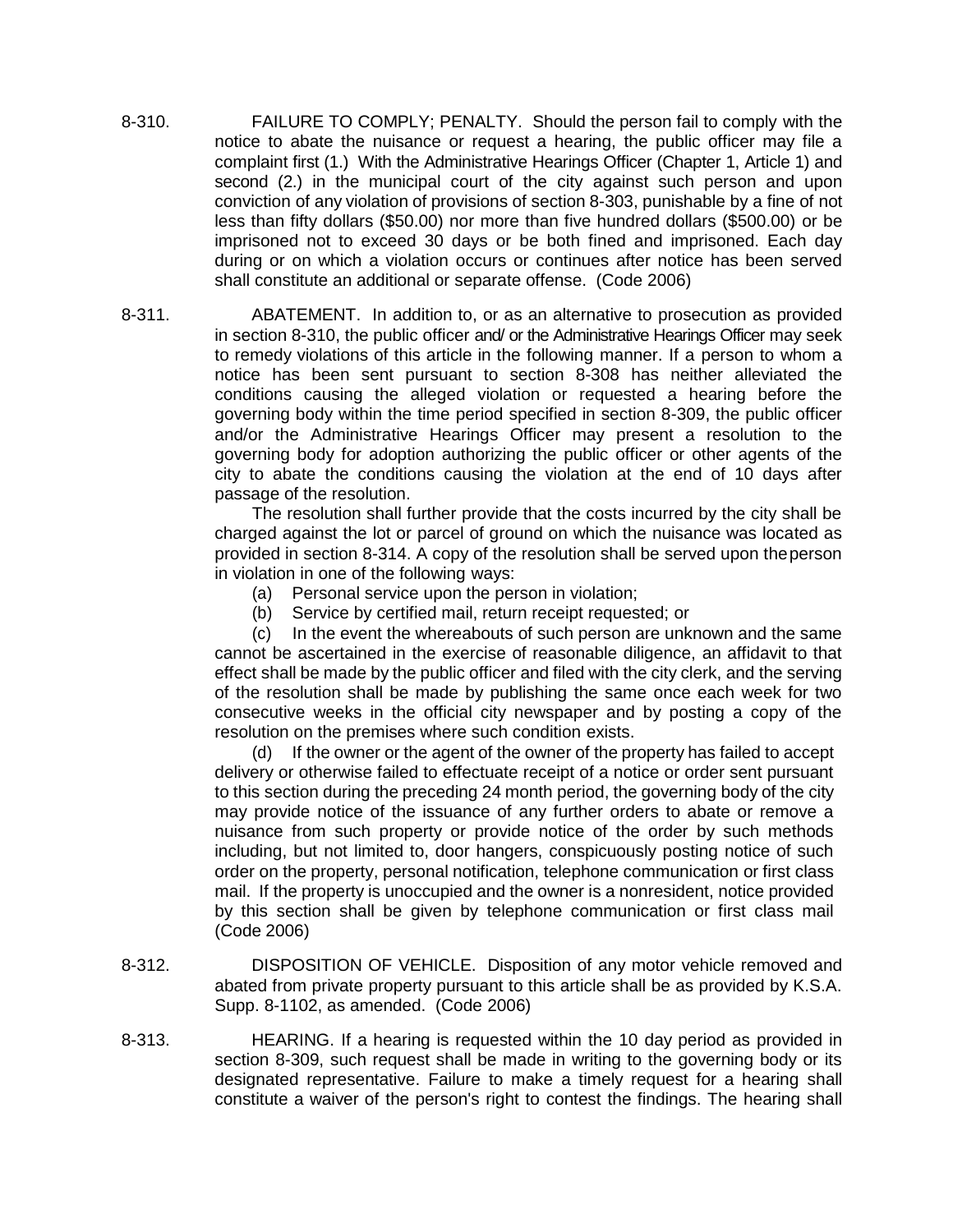be held by the governing body or its designated representative as soon as possible after the filing of the request therefore, and the person shall be advised by the city of the time and place of the hearing at least five days in advance thereof. At any such hearing, the person may be represented by counsel, and the person and the city may introduce such witnesses and evidence as is deemed necessary and proper by the governing body or its designated representative. The hearing need not be conducted according to the formal rules of evidence. The hearing may be continued to a later time in exceptional cases where additional information is needed as determined by the governing body or its designated representative. After all information has been offered, the governing body or its designated representative shall render a written administrative order. Upon conclusion of the hearing, the findings of the governing body or its designated representative shall be prepared in resolution form, adopted by the governing body, and the resolution shall be served upon the person in the matter provided in section 8-308. (Code 2006)

8-314. COSTS ASSESSED. If the city abates or removes the nuisance pursuant to section 8-311, the city shall give notice to the owner or his or her agent by certified mail, return receipt requested, of the total cost of the abatement or removal incurred by the city. The notice shall also state that the payment is due within 30 days following receipt of the notice. The city also may recover the cost of providing notice, including any postage, required by this section. The notice shall also state that if the cost of the removal or abatement is not paid within the 30-day period, the cost of the abatement or removal shall be collected in the manner provided by K.S.A. 12-1,115, and amendments thereto, or shall be assessed as special assessments and charged against the lot or parcel of land on which the nuisance was located and the city clerk, at the time of certifying other city taxes, shall certify the unpaid portion of the costs and the county clerk shall extend the same on the tax rolls of the county against such lot or parcel of land and it shall be collected by the county treasurer and paid to the city as other city taxes are collected and paid. The city may pursue collection both by levying a special assessment and in the manner provided by K.S.A. 12-1,115, and amendments thereto, but only until the full cost and applicable interest has been paid in full. (Code 2006)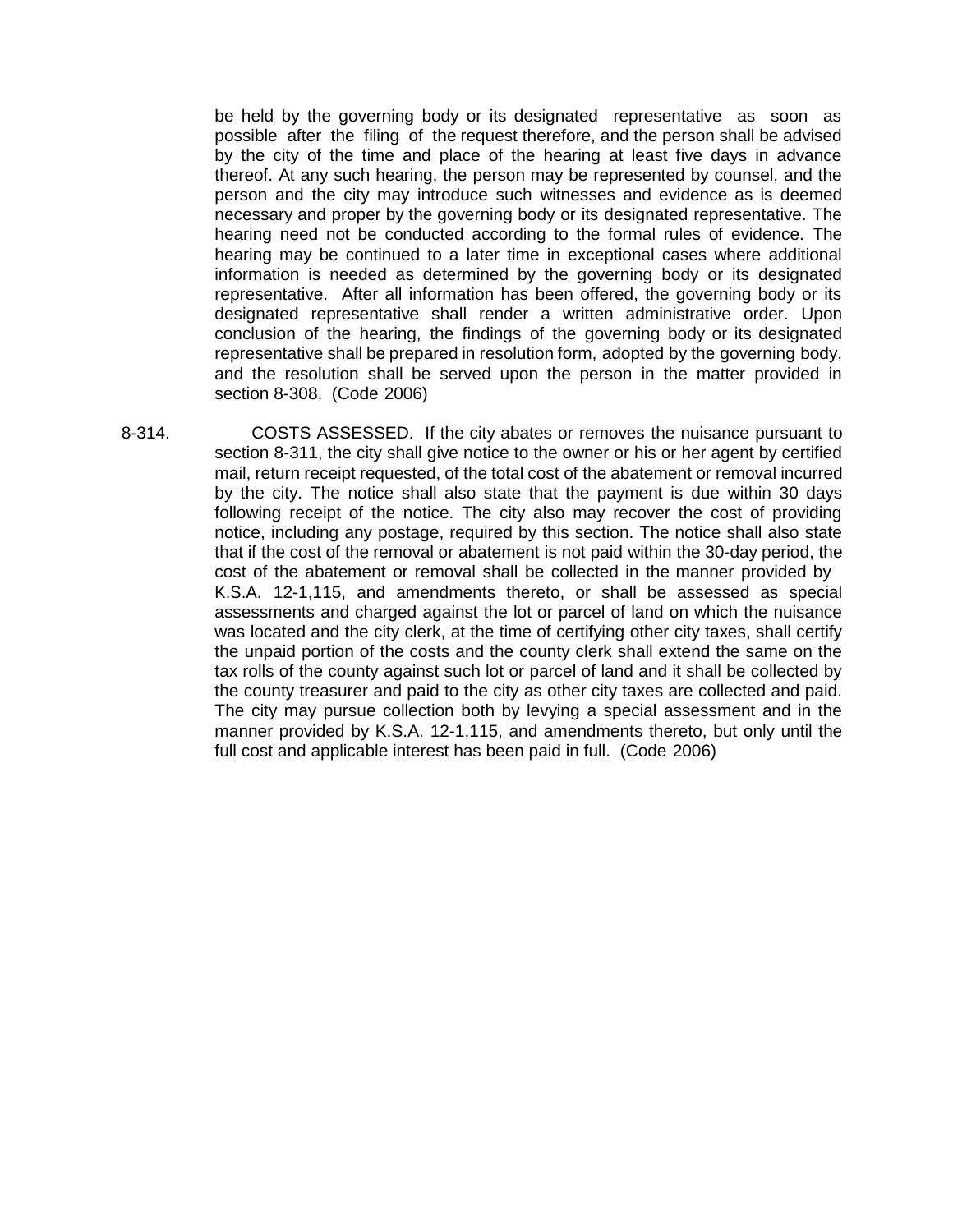## **ARTICLE 4. WEEDS**

- 8-401. WEEDS TO BE REMOVED. It shall be unlawful for any owner, agent, lessee, tenant, or other person occupying or having charge or control of any premises to permit weeds to remain upon said premises or any area between the propertylines of said premises and the centerline of any adjacent street or alley, including but not specifically limited to sidewalks, streets, alleys, easements, rights-of-way and all other areas, public or private. All weeds as hereinafter defined are hereby declared a nuisance and are subject to abatement as hereinafter provided. (Code 2006)
- 

8-402. DEFINITIONS. Weeds as used herein, means any of thefollowing:

(a) Brush and woody vines shall be classified as weeds;

(b) Weeds and grasses which may attain such large growth as to become, when dry, a fire menace to adjacent improved property;

(c) Weeds which bear or may bear seeds of a downy or wingy nature.

(d) Weeds which are located in an area which harbors rats, insects, animals, reptiles, or any other creature which either may or does constitute a menace to health, public safety or welfare;

(e) Weeds and grasses on or about residential property which, because of its height, has a blighting influence on the neighborhood. Any such weeds and indigenous grasses shall be presumed to be blighting if they exceed 12 inches in height.

(Code 2006)

8-403. PUBLIC OFFICER(S); NOTICE TO REMOVE. (a) The mayor with the consent of the council shall designate a public officer to be charged with the administration and enforcement of this article. The public officer or authorized assistant shall give written notice to the owner, occupant or agent of such property by certified mail, return receipt requested, or by personal service to cut or destroy weeds; provided, however, that if the property is unoccupied and the owner is a nonresident, such notice shall be sent by certified, return receipt requested, to the last known address of the owner. Such notice shall only be given once per calendar year.

(b) The notice to be given hereunder shall state:

(1) that the owner, occupant or agent in charge of the property is in violation of the city weed control law;

(2) that the owner, occupant or agent in control of the property is ordered to cut or destroy the weeds within 10 days of the receipt of the notice;

(3) that the owner, occupant or agent in control of the property may request a hearing before the governing body or its designated representative within five days of the receipt of the notice or, if the owner is unknown or a nonresident, and there is no resident agent, 10 days after notice has been published by the city clerk in the official city newspaper;

(4) that if the owner, occupant or agent in control of the property does not cut or destroy the weeds or fails to request a hearing within the allowed time the cityor its authorized agent will cut or destroy the weeds and assess thecost of the cutting or destroying the weeds, including a reasonable administrative fee, against the owner, occupant or agent in charge of the property;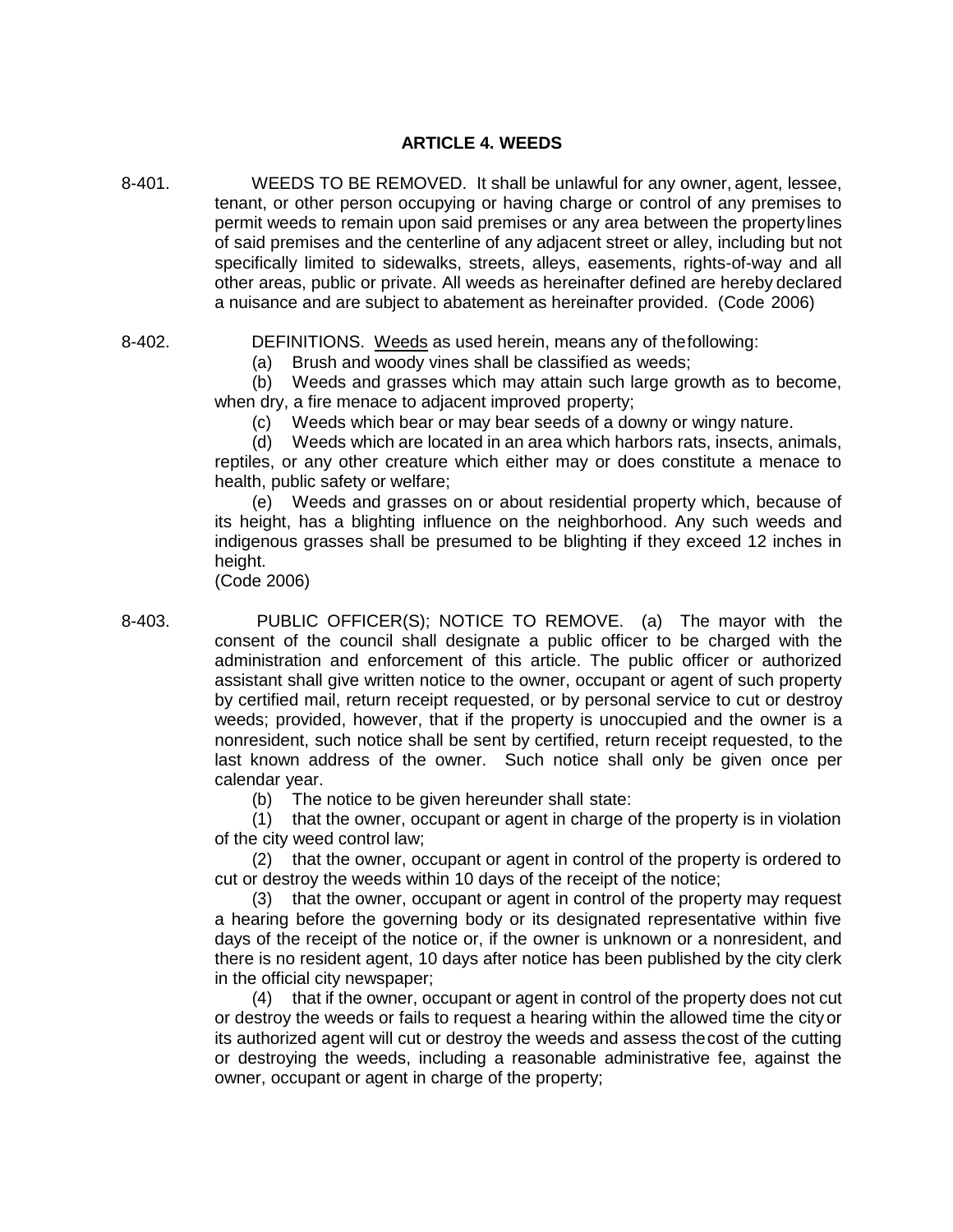(5) that the owner, occupant or agent in control of the property will be given an opportunity to pay the assessment, and if it is not paid within 30 days of such notice, it will be added to the property tax as a special assessment;

that no further notice will be given during the current calendar year prior to the removal of weeds from the property; and,

(7) that the public officer should be contacted if there are questions regarding the order.

(c) If there is a change in the record owner of title to property subsequent to the giving of notice pursuant to this subsection, the city may not recover any costs or levy an assessment for the costs incurred by the cutting or destruction of weeds on such property unless the new record owner of title to such property is provided notice as required by this article. (Code 2006)

8-404. FAILURE TO COMPLY; PENALTY. Should the person fail to comply with the notice to abate the nuisance or request a hearing, the public officer may file a complaint first (1.) With the Administrative Hearings Officer (Chapter 1, Article 1) and second (2.) in the municipal court of the city against such person and upon conviction of any violation of provisions of section 8-303, punishable by a fine of not less than fifty dollars (\$50.00) nor more than five hundred dollars (\$500.00) or be imprisoned not to exceed 30 days or be both fined and imprisoned. Each day during or on which a violation occurs or continues after notice has been served shall constitute an additional or separate offense. (Code 2006)

8-405. ABATEMENT; ASSESSMENT OF COSTS. (a) If the owner, occupant or agent in charge of the property has neither alleviated the conditions causing the alleged violation nor requested a hearing within the time periods specified section 8-403, the public officer or an authorized assistant shall abate or remove the conditions causing the violation.

> (b) If the city abates or removes the nuisance pursuant to this section, the city shall give notice to the owner or his or her agent by certified mail, return receipt requested, of the total cost of the abatement or removal incurred by the city. The notice shall also state that the payment is due within 30 days following receipt of the notice. The city also may recover the cost of providing notice, including any postage, required by this section.

> (c) The notice shall also state that if the cost of the removal or abatement is not paid within the 30-day period, the cost of the abatement or removal shall be collected in the manner provided by K.S.A. 12-1,115, and amendments thereto, or shall be assessed as special assessments and charged against the lot or parcel of land on which the nuisance was located and the city clerk, at the time of certifying other city taxes, shall certify the unpaid portion of the costs and the county clerk shall extend the same on the tax rolls of the county against such lot or parcel of land and it shall be collected by the county treasurer and paid to the city as other city taxes are collected and paid. The city may pursue collection both by levying a special assessment and in the manner provided by K.S.A. 12-1,115, and amendments thereto, but only until the full cost and applicable interest has been paid in full.

(K.S.A. 12-1617f; Code 2006)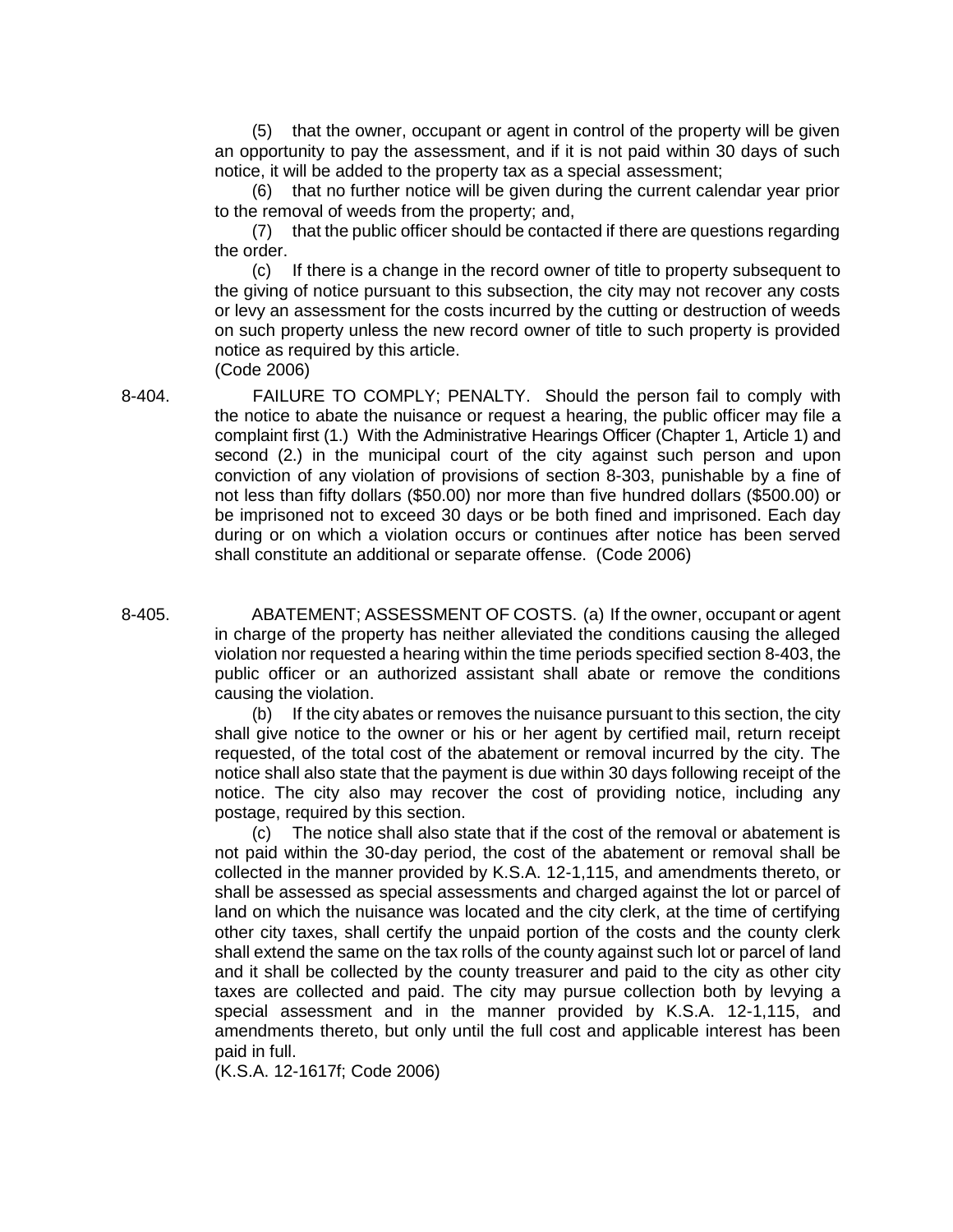- 8-406. RIGHT OF ENTRY. The public officer, and the public officer's authorized assistants, employees, contracting agents or other representatives are hereby expressly authorized to enter upon private property at all reasonable hours for the purpose of cutting, destroying and/or removing such weeds in a manner not inconsistent with this article. (Code 2006)
- 8-407. UNLAWFUL INTERFERENCE. It shall be unlawful for any person to interfere with or to attempt to prevent the public officer or the public officer's authorized representative from entering upon any such lot or piece of ground or from proceeding with such cutting and destruction. Such interference shall constitute a code violation. (Code 2006)
- 8-408. NOXIOUS WEEDS. (a) Nothing in this article shall affect or impair the rights of the city under the provisions of Chapter 2, Article 13 of the Kansas Statutes Annotated, relating to the control and eradication of certain noxious weeds.

(b) For the purpose of this article, the term noxious weeds shall mean kudzu (Pueraria lobata), field bindweed (Convolvulus arvensis), Russian knapweed (Centaurea picris), hoary cress (Lepidium draba), Canada thistle (Cirsium arvense), quackgrass (Agropyron repens), leafy spurge (Euphorbia esula), burragweed (Franseria tomentosa and discolor), pignut (Hoffmannseggia densiflora), musk (nodding) thistle (Carduus nutans L.), and Johnson grass (Sorghum halepense). (K.S.A. 2-1314; Code 2006)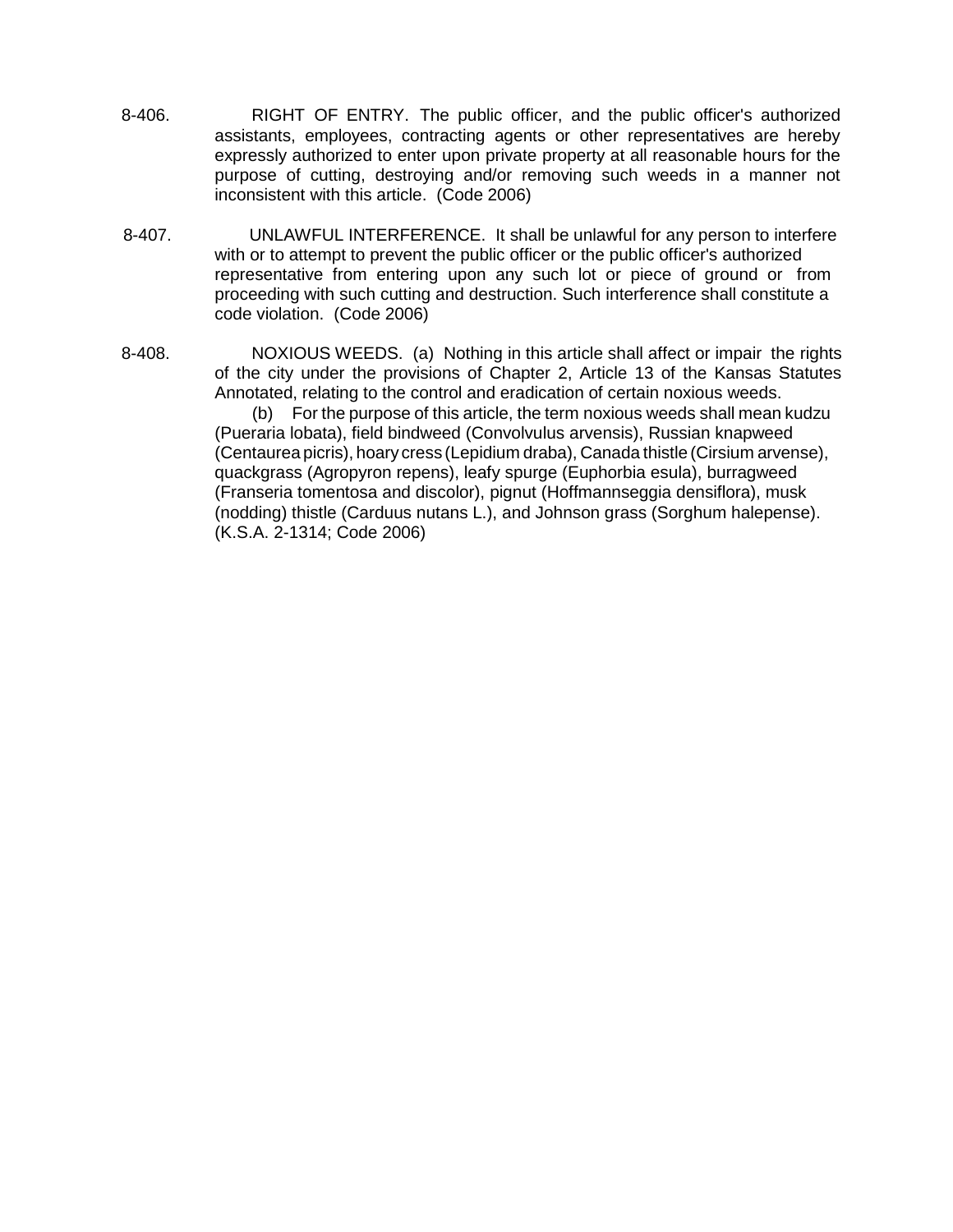## **ARTICLE 5. MINIMUM HOUSING CODE**

- 8-501. TITLE. This article shall be known as the "Minimum Standard for Housing and Premises Code," and will be referred to herein as "this code." (Code 2006)
- 8-502. GENERAL. Buildings used in whole or in part as a home or residence of a single family or person and every building used in whole or in part as a home or residence of two or more persons or families living in separate apartments and all premises, either residential or non-residential, shall conform to the requirements of this code. (Code 2006)
- 8-503. DECLARATION OF POLICY. The governing body declares the purpose of this code is to protect, preserve, and promote the physical and mental health of the people, investigate and control communicable diseases, regulate privately and publicly-owned structures or dwellings, and all premises for the purpose of sanitation and public health, general appearance, and protect the safety of the people and promote the general welfare by legislation which shall be applicable to all dwellings, structures and premises now in existence or hereafter constructed or developed and which legislation:

(a) Establishes minimum standards for basic equipment and facilities for light, ventilation and heating, for safety from fire, for the use and location and amount of space for human occupancy, and for safe and sanitary maintenance;

(b) Establishes standards concerning unsightly and blighted buildings and premises, both residential and non-residential structures.

(c) Determines the responsibilities of owners, operators and occupants.

(d) Provides for the administration and enforcement thereof.

(Code 2006)

8-504. DEFINITIONS. The following definitions shall apply to the enforcement of this code:

> (a) Basement - shall mean a portion of a building located partly underground, but having less than half its clear floor-to-ceiling height below the average grade of the adjoining ground.

> (b) Cellar - shall mean a portion of a building located partly or wholly underground, and having half or more than half of its clear floor-to-ceiling height below the average grade of the adjoining ground.

> (c) Dwelling - shall mean any building which is wholly or partly used or intended to be used for living or sleeping by human occupants: provided, that temporary housing hereinafter defined shall not be regarded as a dwelling.

> (d) Dwelling Unit - shall mean any room or group of rooms located within a dwelling and forming a single habitable unit with facilities which are used, or intended to be used for living, sleeping, cooking and eating.

> (e) Habitable Dwelling - shall mean any structure or part thereof that shall be used as a home or place of abode by one or more persons.

> (f) Habitable Room - shall mean a room designed to be used for living, sleeping, eating or cooking purposes, excluding bathrooms, toilet rooms, closets, halls and storage places, or other similar places, not used by persons for extended periods.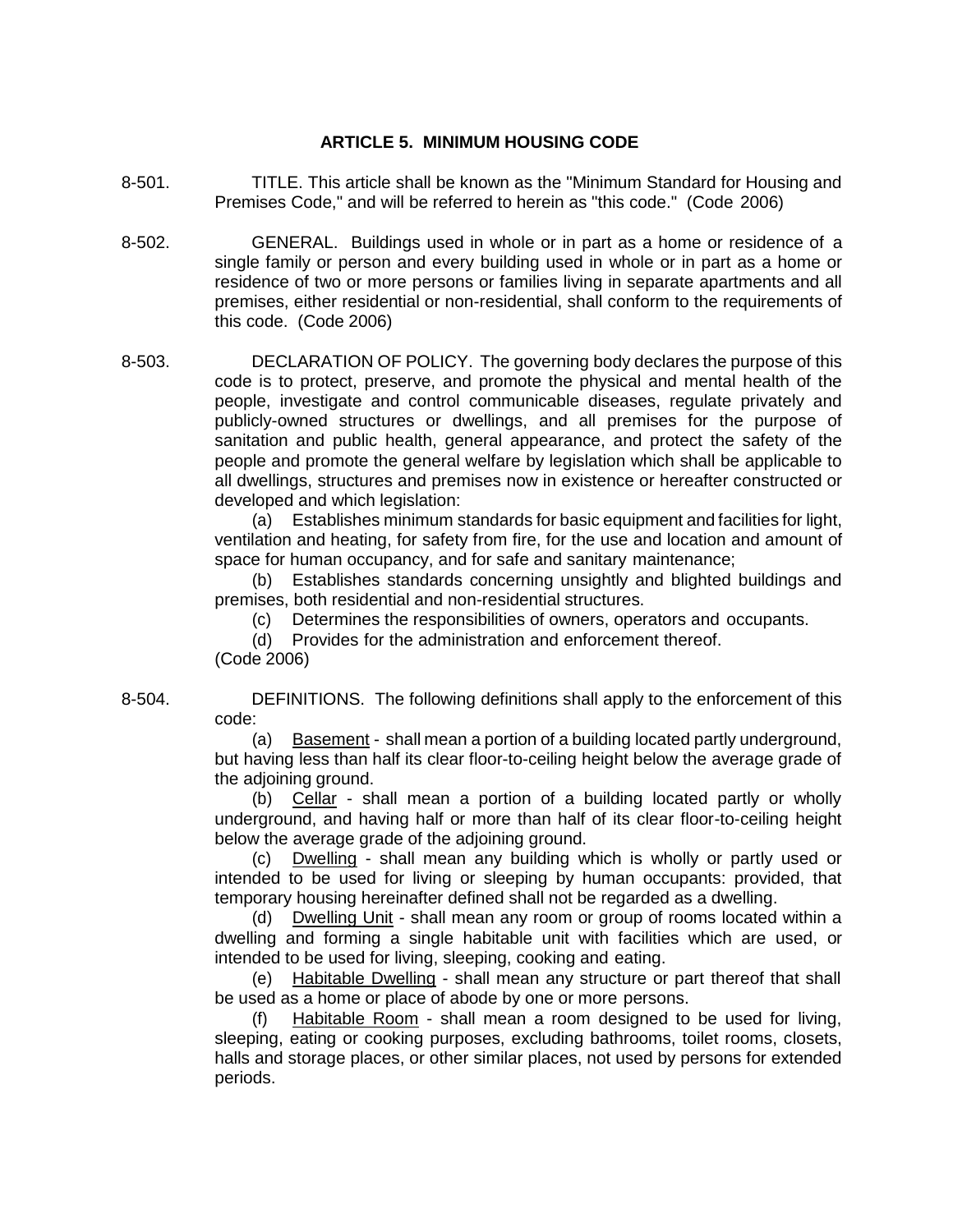(g) Infestation - shall mean the presence, within or around a dwelling, of insects, rodents, or other pests.

(h) Multiple Dwelling - shall mean any dwelling containing more than two dwelling units.

(i) Occupant - shall mean any person, over one year of age, living, sleeping, cooking, or eating in, or having actual possession of, a dwelling unit or rooming unit.

Operator - shall mean any person who has charge, care, owns, or has control of a premise or of a building or structure or part thereof, in which dwelling units or rooming units are let.

(k) Owner - shall mean any person, firm, or corporation, who jointly or severally along with others, shall be in actual possession of, or have charge, care and control of any structure or dwelling unit or premises within the city as owner, employee, or agent of the owner, or as trustee or guardian of the estate or person of the title holder, and such person shall be deemed and taken to be the owner or owner of such property within the true intent and meaning of this code and shall be bound to comply with the provisions of this article to the same extent as the record owner and notice to any such person shall be deemed and taken to be a good and sufficient notice as if such person or persons were actually the record owner or owner of such property.

(l) Person - shall mean and include any individual, firm, corporation, association or partnership.

(m) Plumbing - shall mean and include all of the following supplied facilities and equipment: gas or fuel pipes, gas or fuel burning equipment, water pipes, garbage disposal units, waste pipes, water closets, sinks, installed dishwashers, lavatories, bathtubs, shower baths, installed clothes- washing machines, catch basins, drains, vents and any other similar supplied fixtures, together with all connections to water, sewer, gas or fuel lines.

(n) Premise - shall mean any lot or land area, either residential or nonresidential, not covered by a structure and which is subject to a city tax in part or in whole.

(o) Public Officer(S) - shall mean the Jefferson County Public Health Officer or his or her designee and/or the governing body or its designated representative the public officer and/or Administrative Hearings Officer.

(p) Rooming House - shall mean any dwelling, or that part of a dwelling containing one or more rooming units in which space is let by the owner or operator to three or more persons who are not husband and wife, son or daughter, mother or father, or sister or brother of the owner or operator.

(q) Rooming Unit - shall mean any room or group of rooms forming a single habitable unit used or intended to be used for living and sleeping, but not for cooking or eating purposes.

(r) Refuse - For the purpose of this article refuse shall include garbage, and trash.

(1) Garbage - shall mean any accumulation of animal, fruit or vegetable waste matter that attends the preparation of, use of, cooking of, delivering of, or storage of meats, fish, fowl, fruit or vegetable.

(2) Trash (Combustible). - For the purpose of this article combustible trash shall mean waste consisting of papers, cartons, boxes, barrels, wood and excelsior, tree branches, yard trimmings, wood furniture, bedding and leaves, or any other combustible materials.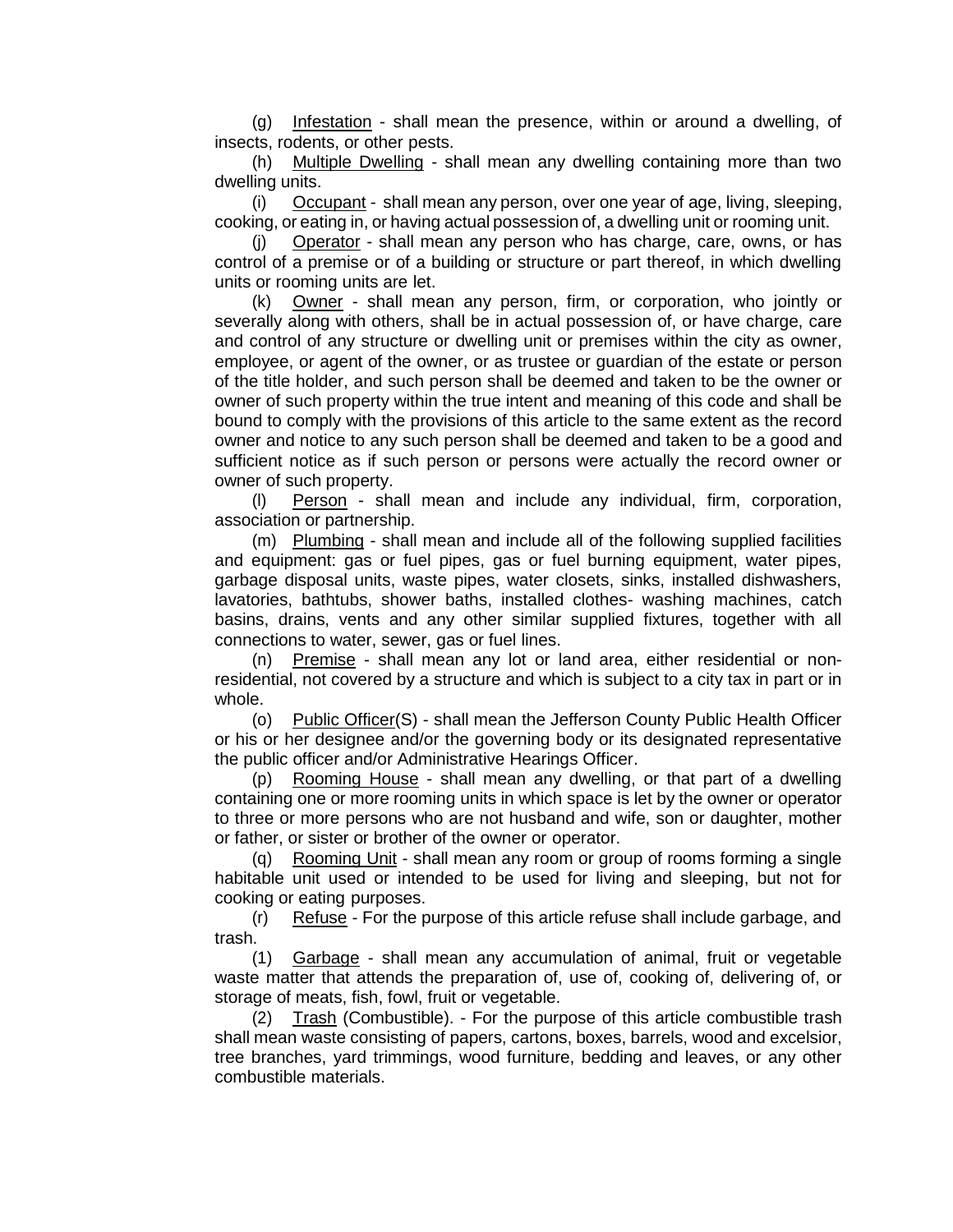(3) Trash (Non-Combustible). - For the purpose of this article noncombustible trash shall mean waste consisting of metals, tin cans, glass, crockery, other mineral refuse and ashes and street rubbish and sweepings, dirt, sand, concrete scrap, or any other non-combustible material.

(s) Structure - shall mean anything constructed or erected on the ground or attached to something having a location on the ground.

(t) Supplied - shall mean paid for, furnished, or provided by or under the control of, the owner or operator.

(u) Temporary Housing - shall mean any tent, trailer, or other structure used for human shelter which is designed to be transportable and which is not attached to the ground, house or building or another structure, or to any utilities system on the same premises for more than 30 consecutive days, except when located in a mobile home court duly licensed under laws of the city.

(v) Words - Meanings. - Whenever the words "dwelling," "dwelling unit," "rooming house," "rooming unit," "premises," are used in this article, they shall be construed as though they were followed by the words "or any part thereof." (Code 2006)

8-505. DUTY OF OCCUPANT OR OWNER OF OCCUPIED OR UNOCCUPIED BUILDING AND ITS PREMISES OR VACANT PREMISES. (a) It shall be the duty of the owner of every occupied or unoccupied dwelling, building and premises or vacant premise, including all yards, lawns and courts to keep such property clean and free from any accumulation of filth, rubbish, garbage, or any similar matter as covered by sections 8-508:509.

> (b) It shall be the duty of each occupant of a dwelling unit to keep in clean condition the portion of the property which he or she occupies and of which he or she has exclusive control, to comply with the rules and regulations, to place all garbage and refuse in proper containers. Where care of the premise is not the responsibility of the occupant then the owner is responsible for violations of this code applicable to the premise.

> (c) If receptacles are not provided by the owner, then the occupant shall provide receptacles as may be necessary to contain all garbage and trash.

> (d) Every occupant of a dwelling containing a single dwelling unit shall be responsible for the extermination of any insects, rodents or other pests therein or on the premises; and every occupant of a dwelling unit in a dwelling containing more than one dwelling unit shall be responsible for such extermination whenever his or her dwelling unit is the unit primarily infested.

> (e) Notwithstanding, the foregoing provisions of this section, whenever infestation is caused by failure of the owner to maintain a dwelling in a vermin proof or reasonable insect-proof condition, extermination shall be the responsibilityof the owner and operator.

> (f) Whenever infestation exists in two or more of the dwelling units in any dwelling, or in the shared or public parts of any dwelling containing two or more dwelling units, extermination thereof shall be the responsibility of the owner. (Code 2006)

8-506. REGULATIONS FOR THE USE AND OCCUPANCY OF DWELLINGS. No person shall occupy as owner-occupant or let to another for occupancy any dwelling or dwelling unit, for the purpose of living, sleeping, cooking, or eating therein, which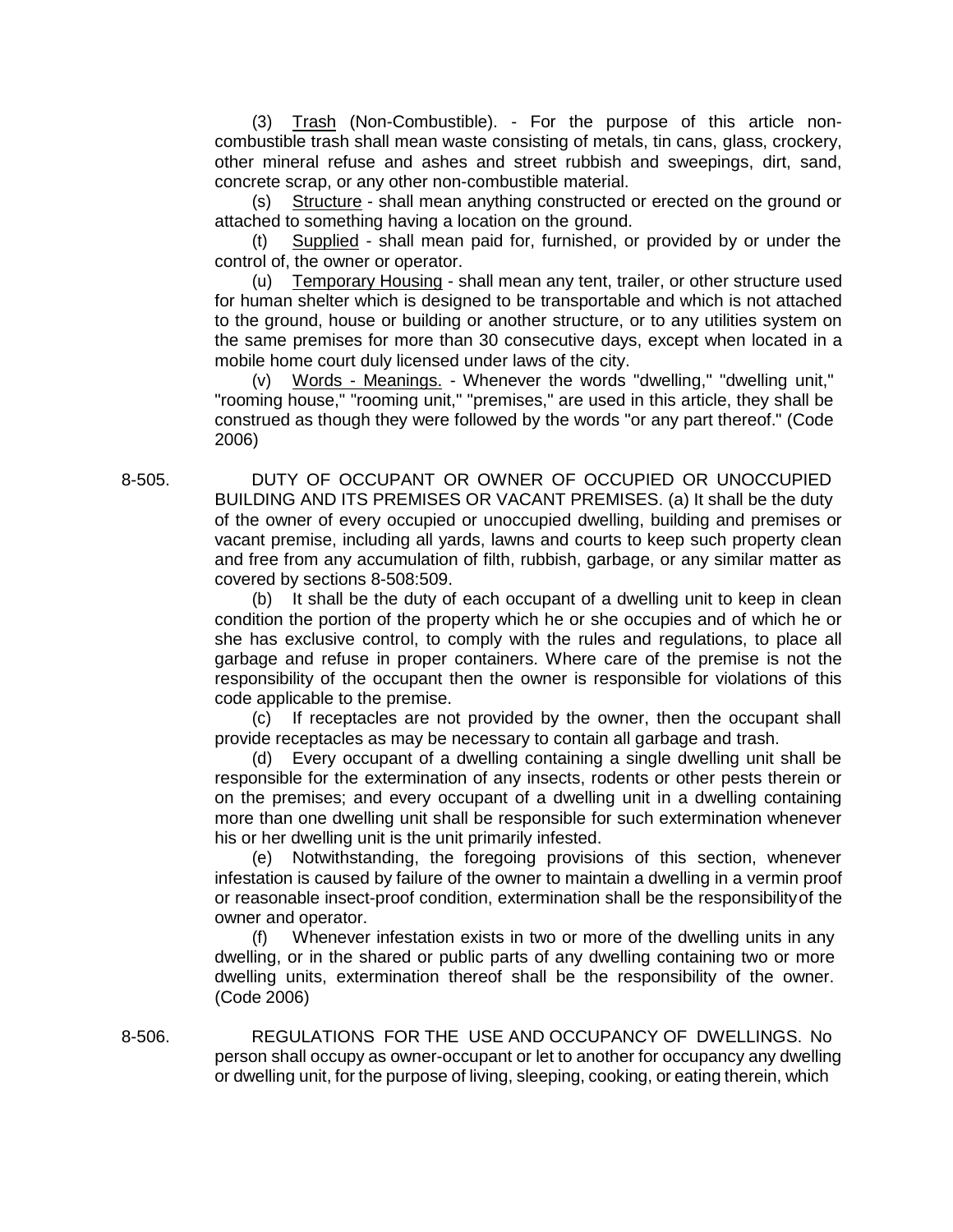does not comply with the following requirements. The following requirements are hereby declared essential to the health and safety of the occupants of such dwelling or dwelling unit:

(a) Attached Garages or Non-dwelling Areas - All non-dwelling occupancies shall be separated from the dwelling unit by a fire resistant wall and if the dwelling and garage are covered by a common or connecting roof, then the ceiling also must have a fire resistance rating of not less than one hour as defined in the building code.

(b) Basement or Cellar - The basement or cellar of any dwelling shall be reasonably dry and ventilated and shall be kept free from rubbish accumulation.

(c) Basement Dwelling Units - The use of basements or cellars for dwelling units is prohibited unless they comply with section 8-506(r) governing ventilation, provided however, if occupied at the time of the passage of this code and if it complies with all other provisions of this code, the public officer may approve less than the required windows, if in his or her opinion, the window area is not detrimental to the occupants.

(d) Bathing Facilities - Every dwelling unit shall contain within a room which affords privacy to a person in the room, a bathtub or shower in good working condition and properly connected to an approved water and sewer system.

(e) Boarding and Rooming Houses - No room shall be used for sleeping purposes unless the ceiling height is at least seven feet and there are at least 400 cubic feet of air space for each occupant over six years of age. For sleeping rooms with sloping ceilings, the ceiling height shall be at least seven feet over at least 50 percent of the floor area.

(1) Bathing facilities shall be provided in the form of a tub or shower for each eight occupants. Separate facilities shall be provided for each sex and plainly marked.

(2) A flush water closet shall be provided for each six occupants and shall be separated with the separate access from bathing facilities if more than four occupants are served by each. Separate facilities shall be provided for each sex and shall be plainly marked.

(f) Drainage - All courts, yards or other areas on the premises of any dwelling shall be so graded and drained that there is no pooling of the water thereon. Properly constructed wading and swimming pools and fish ponds are excepted from this section.

(g) Entrances - (1) There shall be for each dwelling unit a normally used separate access either to a hallway, stairway, or street which is safe and in good repair.

(2) A secondary exit to the ground shall be available in case of fire through windows, porch roofs, ladders or any combination that is free of hazard or egress.

(h) Floor Area - Every dwelling unit shall contain at least 150 square feet of floor space for the first occupant thereof and at least 100 additional square feet of floor space for every additional occupant thereof. The floor space shall be calculated on the basis of total habitable room area, inside measurements. No floor space shall be included in determining habitable room area over which the ceiling is less than seven feet above the floor for the purpose of this subsection.

Garbage and Trash Receptacles - Every dwelling and every dwelling unit shall be provided with such receptacles, not exceeding 32 gallon capacity, as may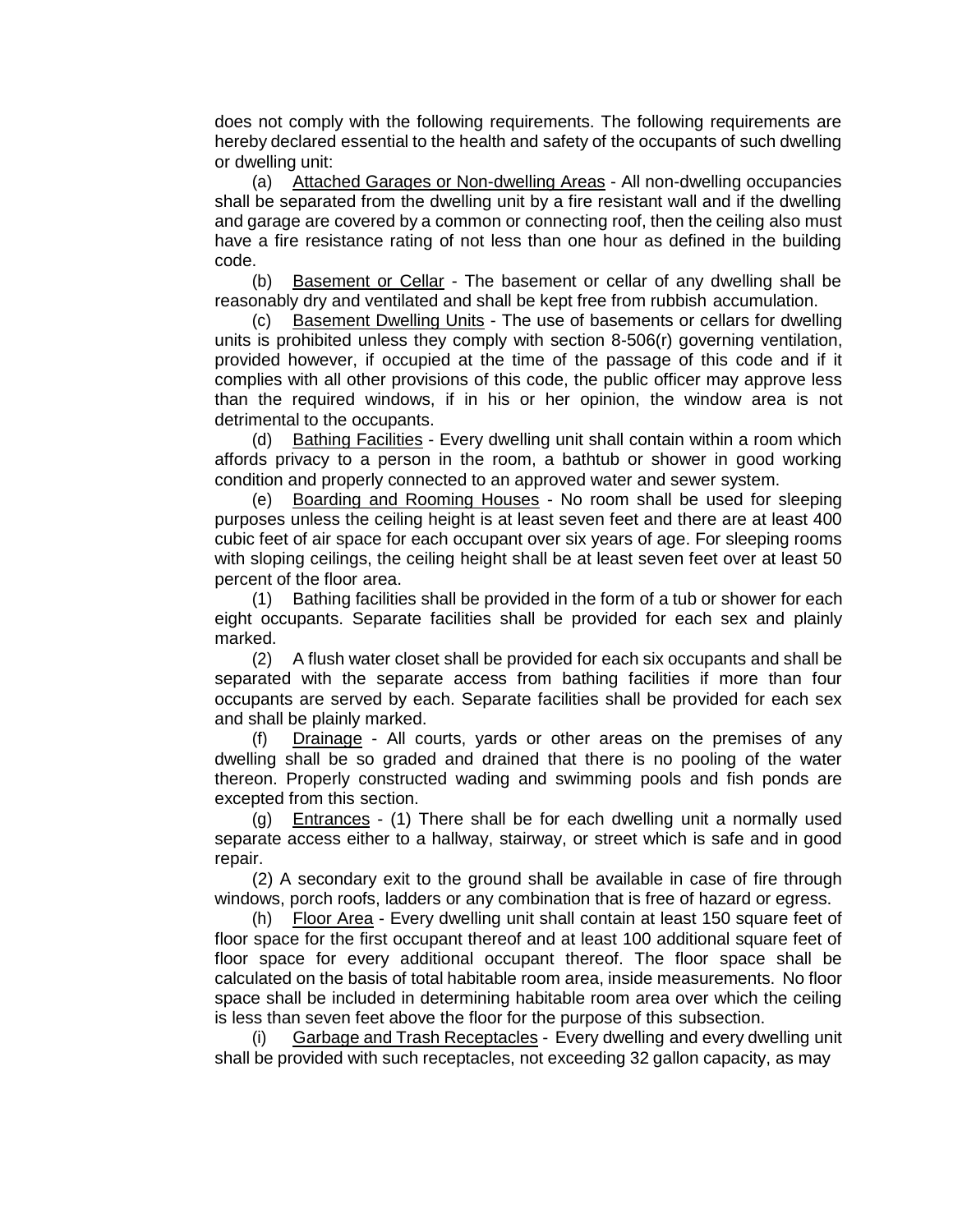be necessary to contain all garbage and trash and such receptacles shall at all times be maintained in good repair.

(j) Heating - Every dwelling and every dwelling unit shall be so constructed, insulated, and maintained and be provided byowner or occupant with heating units so that it is capable of reaching an air temperature of 70 degrees Fahrenheit under ordinary winter conditions. The chimney of the dwelling or dwelling unit shall be maintained in good order, and the owner of the approved heating equipment shall maintain it in good order and repair.

(k) Kitchen Sink - In every dwelling unit containing two or more rooms, there shall be at least one kitchen sink with public water under pressure and connected to the public sewer, or if that sewer system is not available, to a sewage disposal system approved by the city health department.

(l) Lavatory Facilities - Every dwelling unit shall contain within its walls a lavatory basin in good working condition and properly connected to an approved water and sewer system and located in the same room as the required flush water closet or as near to the room as practicable.

(m) Lighting - Every habitable room shall have a ceiling electric outlet and a duplex outlet in wall or floor, or at least two wall or floor outlets.

(n) Lighting of Toilets and Bathrooms - Every toilet and every bathroom in every dwelling shall have at least one electric light in either the ceiling or on the wall.

(o) Plumbing - All plumbing, water closets and other plumbing fixtures in every dwelling or dwelling unit shall be maintained in good working order.

(p) Privies - All pit privies, privy vaults, "dry hopper" sewer-connectedprivies and frost-proof closets are hereby declared to be a public nuisance.

(q) Toilet Facilities - There shall be at least one flush water closet in good working condition for each dwelling unit, which flush water closet shall be located within the dwelling and in a room which affords privacy.

(r) Ventilation - Every habitable room in a dwelling or dwelling unit shall contain a window or windows openable directly to the outside air and the total area of such window or windows shall be not less than five percent of the floor area of such room. An approved system of mechanical ventilation or air conditioning may be used in lieu of openable windows. Such system shall be capable of providing not less than four air changes per hour, except that in toilet compartments such system shall provide a complete air change every five minutes and be automatically put in operation when the toilet compartment light is in the "on" position.

(s) Water Heating Facilities - Every dwelling shall have supplied water heating facilities which are installed in an approved manner and are maintained and operated in a safe and good working condition and are properly connected with the hot water lines to the kitchen sink, lavatory and bathtub or shower.

(t) Windows and Doors - Every window and exterior door shall be reasonably weather-tight, lockable, and rodent-proof and shall be kept in good working condition and good repair. (Code 2006)

8-507. MAINTENANCE AND REPAIR; DWELLINGS. Every dwelling and every part thereof shall be maintained in good repair by the owner or agent and be fit for human habitation. The roof shall be maintained so as not to leak and all rainwater shall be drained therefrom so as not to cause dampness in the walls or ceilings. All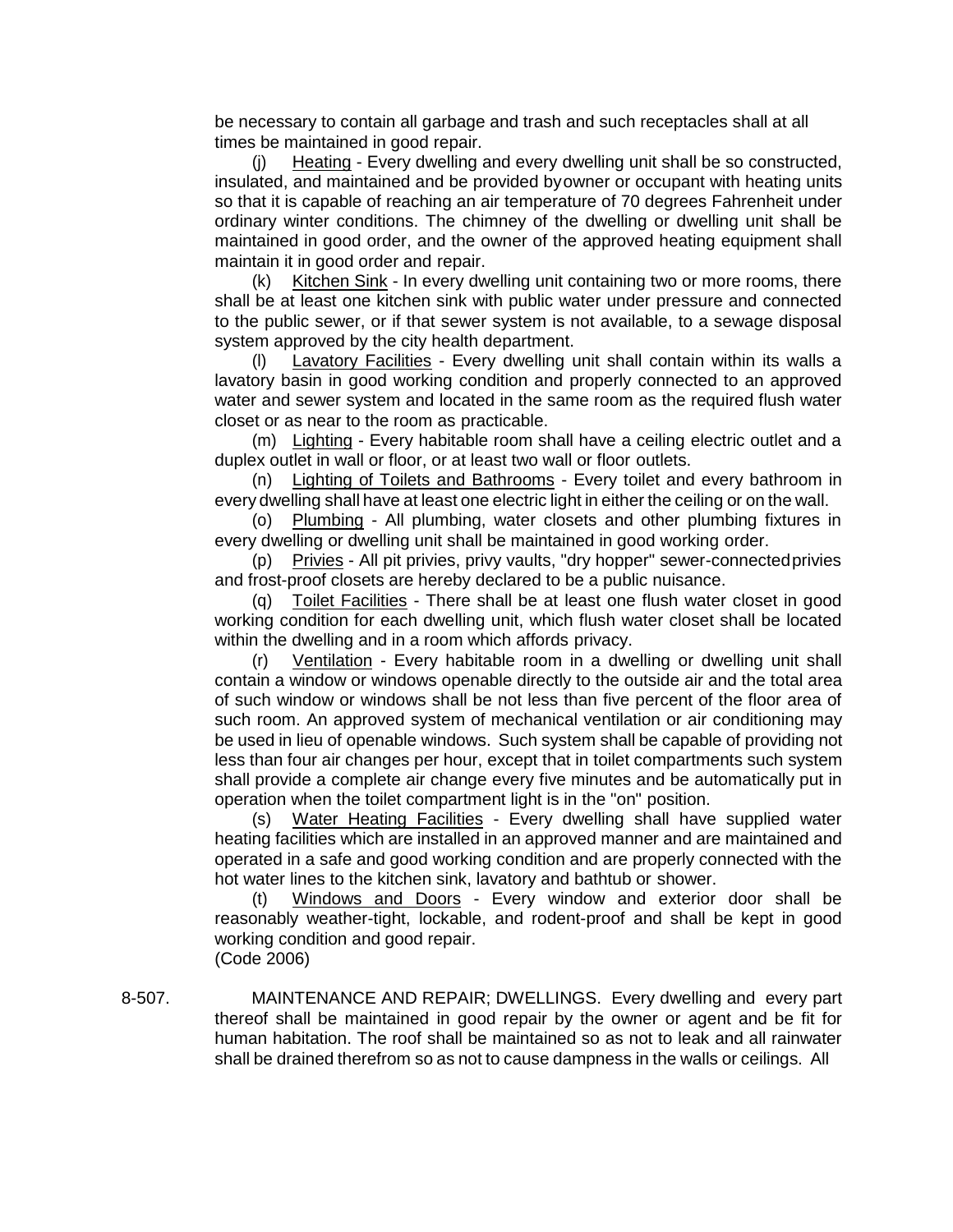floors, stairways, doors, porches, windows, skylights, chimneys, toilets, sinks, walls, and ceilings shall be kept in good repair and usable condition. (Code 2006)

8-508. DESIGNATION OF UNFIT DWELLINGS. The designation of dwellings or dwelling units as unfit for human habitation and placarding of such unfit dwellings or dwelling units shall be carried out in compliance with the following requirements:

(a) The Public Officer may determine or five citizens may petition in writing, that any dwelling unit is unfit for human use or habitation if he, she or they find that conditions exist in such structure which are dangerous or injurious to the health, safety or morals of the occupants of such buildings or other residents of the neighborhood, or which shall have a blighting influence on properties in the area.

(b) Such Conditions may include the following without limitation:

(1) Defects therein increasing the hazards of fire, accident, or other calamities.

(2) Lack of:

(i) Adequate ventilation.

- (ii) Light.
- (iii) Cleanliness.
- (iv) Sanitary facilities.
- (3) Dilapidation.
- (4) Disrepair.
- (5) Structural defects.
- (6) Overcrowding.
- (7) Inadequate ingress and egress.

(8) Unsightly appearance that constitute a blight to the adjoining property, the neighborhood or the city.

(9) Air Pollution.

(c) Placarding - Order to Vacate. Any dwelling or dwelling unit condemned as unfit for human habitation, and so designated and placarded by the public officer shall be vacated within a reasonable time as so ordered.

(d) Notice of Violation. Procedures as outlined in section 8-512 are applicable hereto.

(e) Compliance Required before Re-occupancy. No dwelling or dwelling unit which has been condemned and placarded as unfit for human habitation shall again be used for human habitation until written approval is secured from, and such placard is removed by the public officer.

(1) The public officer shall remove such placard whenever the defect or defects upon which the condemnation and placarding action were based have been eliminated.

(2) It shall be unlawful for anyone to let, lease, occupy or permit the occupancy, whether for a consideration or not, of any dwelling so posted and any violation of this provision shall constitute a public offense within the meaning of this code.

(3) It shall be unlawful for any person to deface or remove the placard from any dwelling or dwelling unit which has been condemned as unfit for human habitation and placarded as such, except the public officer as herein provided, and anyviolation of this provision shall constitute a public offense within the meaning of this code.

(Code 2006)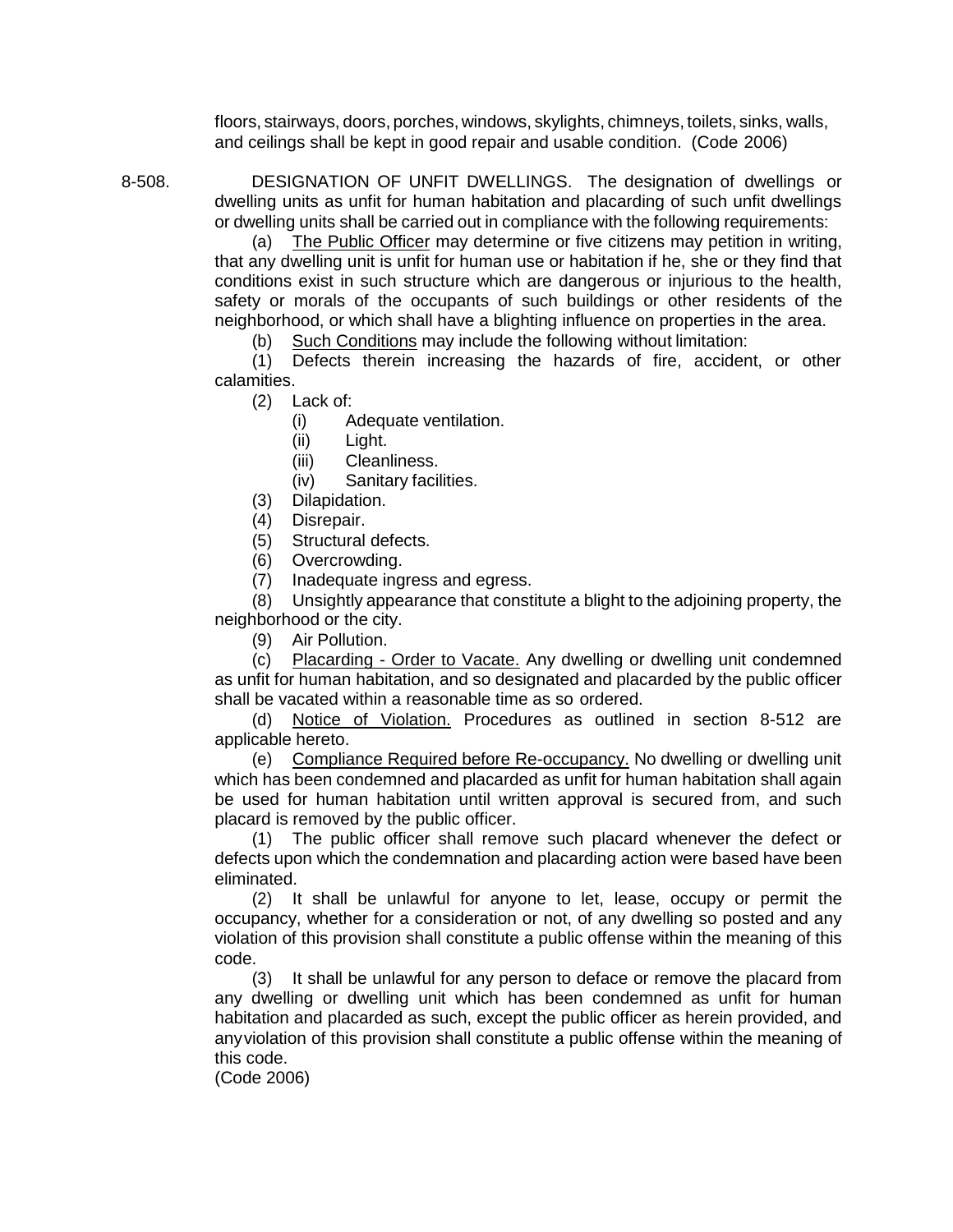8-509. DESIGNATION OF BLIGHTED PREMISES (RESIDENTIAL AND NON-RESIDENTIAL). The designation of unsightly and blighted premises and elimination thereof shall be carried out in compliance with the following requirements.

> (a) The Public Officer may determine that if the appearance of a premise is not commensurate with the character of the properties in the neighborhood or otherwise constitutes a blight to the adjoining property or the neighborhood or the city for such reasons as, but not limited to:

(1) Dead trees or other unsightly natural growth.

(2) Unsightly stored or parked material, equipment, supplies, machinery, trucks or automobiles or parts thereof; vermin infestation, inadequate drainage.

(3) Violation of any other law or regulations relating to the use of land and the use and occupancy of the buildings and improvements.

(b) Notice of Violation. Procedures as outlined in section 8-512 are applicable hereto.

(Code 2006)

8-510. DESIGNATION OF BLIGHTED BUILDINGS AND PREMISES (NON-RESIDENTIAL). (a) Certain Blighted Conditions covered in sections 8-508:509 concerning buildings and premises which are on the tax roll of the city are applicable to all non-residential buildings and premises.

(b) Notice of Violation. Procedures of notification shall follow those prescribed in section 8-512. (Code 2006)

8-511. INSPECTIONOFBUILDINGSANDSTRUCTURES, ANDPREMISES. (a) For the Purpose of Determining Compliance - with the provisions of this code, the public officer or his or her authorized representative is hereby authorized to make inspections to determine the condition, use, and occupancy of dwellings, dwelling units, rooming units, and the premises upon which the same are located. This requirement is applicable to existing dwellings or buildings.

(b) The Public Officer - is not limited by the conditions in the above paragraph (a) where new construction or vacant premises are involved and may make such inspections at any appropriate time.

(c) The Owner, Operator, and Occupant - of every dwelling, dwelling unit, and rooming unit shall give the public officer, or his or her authorized representative, during reasonable hours, free access to such dwelling, dwelling unit, and rooming unit, and its premises, for the purpose of such inspection, examination and survey after identification by proper credentials.

(d) Every Occupant - of a dwelling shall give the owner thereof, or his or her authorized agent or employee, access to any part of such dwelling, or its premises, at all reasonable times, for the purpose of making such repairs or alterations as are necessary to effect compliance with the provisions of this code or with any rule or regulation adopted and promulgated, or any order issued pursuant to the provisions of this code.

(Code 2006)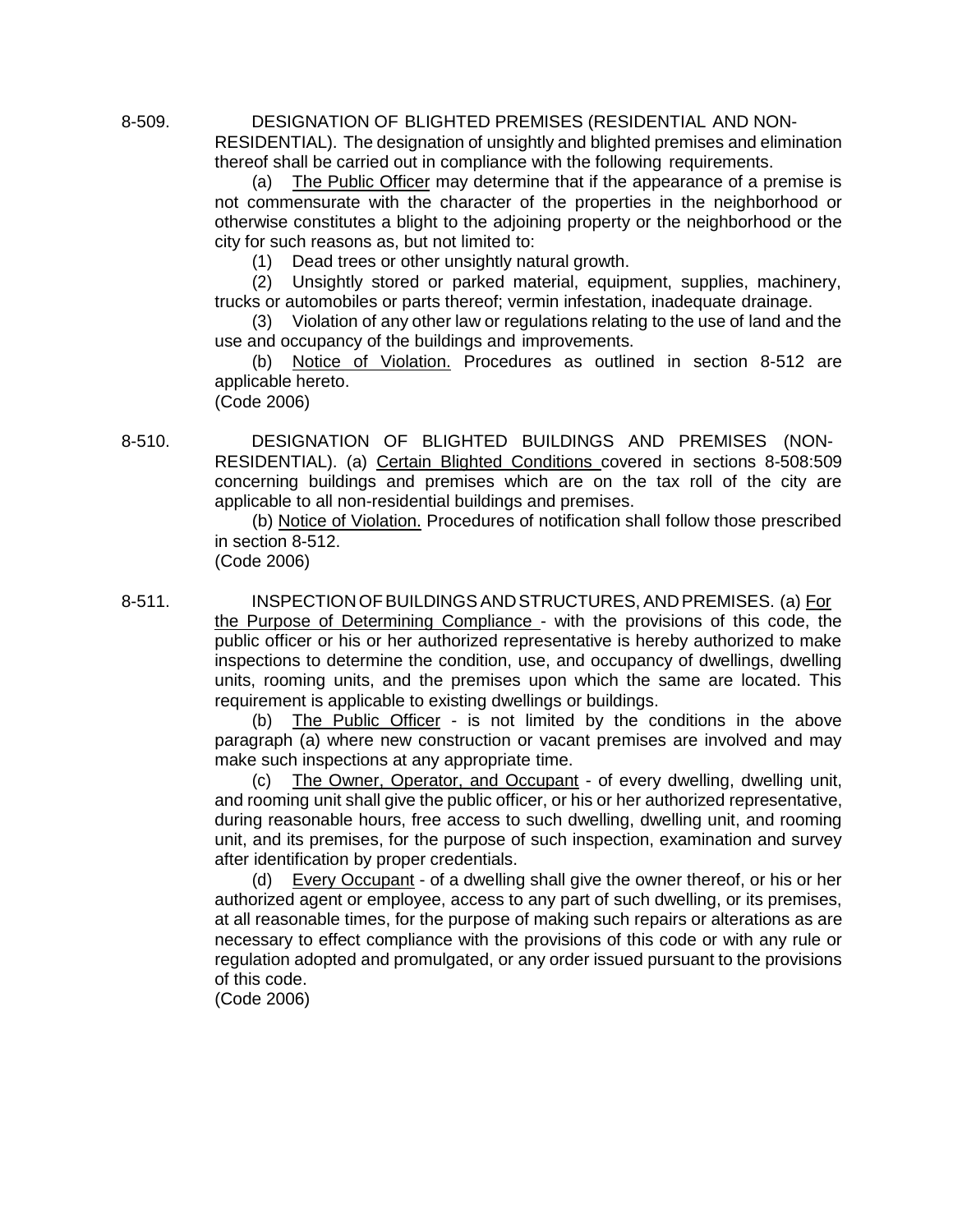- 8-512. UNLAWFUL INTERFERENCE. It shall be unlawful for any person to interfere with or to attempt to prevent the public officer or the public officer's authorized representative from entering upon any such lot or piece of ground. Such interference shall constitute a code violation. (Code 2006)
- 8-513. NOTICE OF VIOLATIONS; PROCEDURES. (a) Informal Discussion. Whenever the public officer or his or her authorized representative determines that there has been a violation of any provision of this code, the public officer will arrange with the alleged violator for an informal discussion of violations, and whether repair and correction is justified.

(b) Formal Hearing. If a satisfactory solution to the violations, either by correction, demolition or removal, is not forthcoming, then a legal notice of a formal hearing will be issued according to the following procedures:

- (1) Shall be in writing.
- (2) Shall list the violations alleged to exist or to have been committed.

(3) Shall provide a reasonable time, but not less than 30 days in any event for the correction of the violations particularized.

(4) Shall be addressed to and served upon the owner of the property, the operator of the dwelling, and the occupant of the dwelling unit or the rooming unit concerned, if the occupant is or may be responsible for violation.

(5) If one or more persons whom the notice is addressed cannot be foundor served after diligent effort to do so, service may be made upon such person or persons by posting a notice in a conspicuous place in or about the dwelling affected by the notice, in which event the public officer or his or her authorized representative shall include in the record a statement as to why such posting was necessary.

(6) Delivery shall be by certified mail, return receipt requested, or by personal service. If service is made by certified mail, the public officer or his or her authorized representative shall include in the record a verified statement giving details regarding the mailing. (Code 2006)

8-514. PUBLIC OFFICER(S): AUTHORITY. For the purpose of protecting the city against unsightly or blighted premises, also the health, welfare, and safety of the inhabitants of dwellings or dwelling units, the public officer and/or the Administrative Hearings Officer referred heretofore is hereby authorized, with the consent and prior knowledge of the governing body, to enforce provisions of this code and of other laws which regulate or set standards affecting buildings and premises. (Code 2006)

8-515. GOVERNING BODY; AUTHORITY. The governing body and/or their designated representatives are hereby authorized:

> (a) To Informally Review all alleged violations as provided in section 8-512(a) prior to notification prescribed in section 8-512(b).

(b) To Take Action as prescribed in section 8-512(b).

(c) To Hear Appeals where there is opposition to any order, requirement, decision or determination by the public officer and/or the Administrative Hearings Officer in enforcement of this code as outlined in section 8-518.

(d) Discretionary Authority may be exercised in specific cases where variance from the terms of the code as:

(1) Will not adversely affect the public health, safety or welfare of inhabitants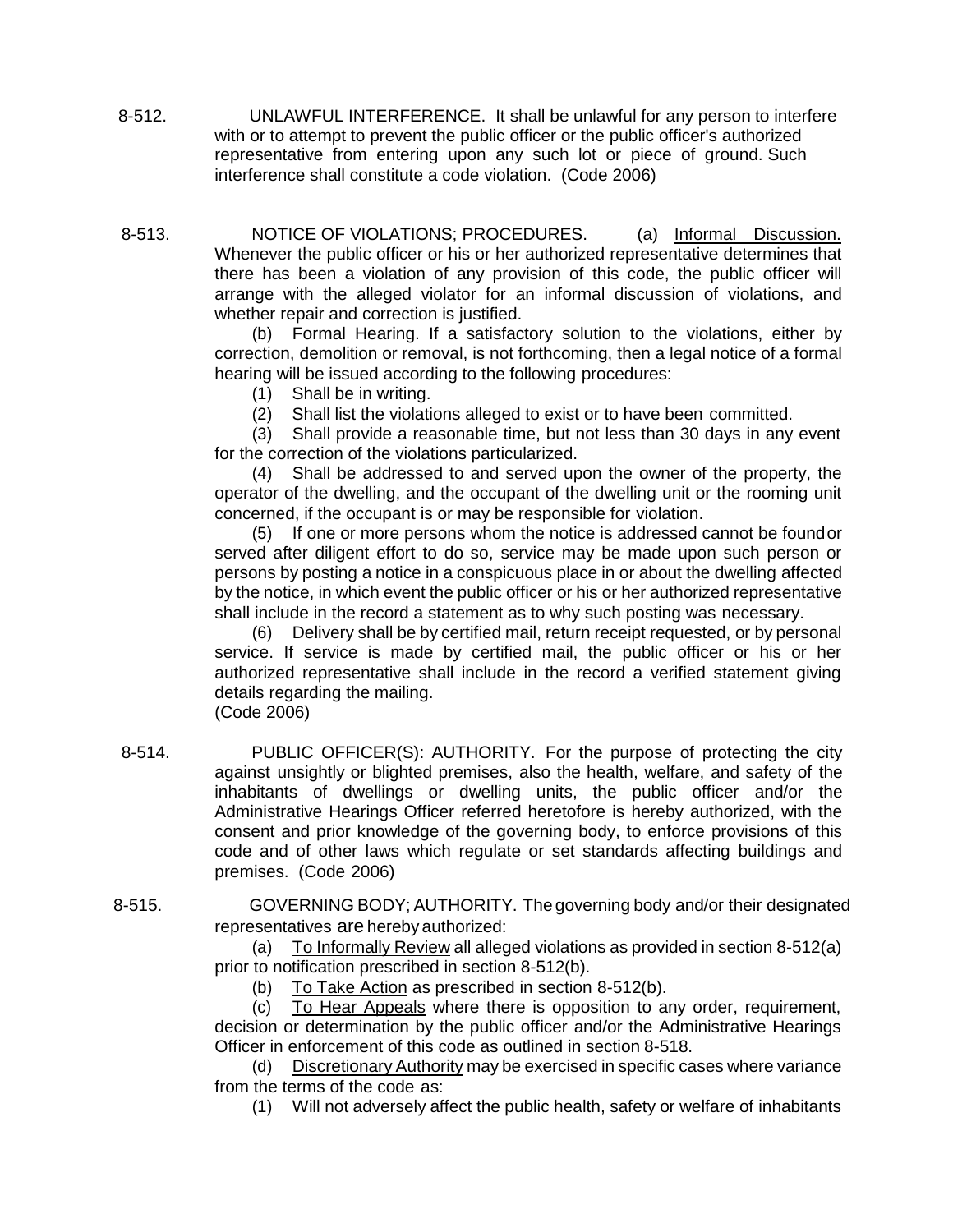of the city.

(2) Is in harmony with the spirit of this code.

(3) Where literal enforcement of the code will result in unnecessary hardship. (Code 2006)

- 8-516. ORDER TO CORRECT AND/OR REPAIR, REMOVE OR DEMOLISH. At the time of the placarding and order to vacate specified by section 8-508(c) hereof, the public officer and/or the Administrative Hearings Officer shall also issue and cause to be served upon the owner a notice advising of the option of removal or demolition in lieu of correction and/or repair following the procedures as outlined in section 8-512. (Code 2006)
- 8-517. DEMOLITION BYPUBLIC OFFICER AND/OR ADMINISTRATIVE HEARINGS OFFICER;PROCEDUREAND COSTS. (a) Failure to Comply with the order under section 8-515 hereof for the alteration or improvement of such structure, the public officer and/or Administrative Hearings Officer, with the consent and prior knowledge of the governing body, may cause such condemned structure to be removed or demolished and the premises improved to eliminate the conditions outlined in section 8-509 of the code.

(b) The Cost of Demolition by a Public Officer and/or Administrative Hearings Officer shall be a lien upon the property upon which the cost was incurred and such lien, including as a part thereof an allowance of his or her costs and necessary attorney's fees, may be foreclosed in judicial proceedings in the manner provided or authorized by law for loans secured by liens on real property or shall be assessed as a special assessment upon the lot or parcel of land on which the structure was located and the city clerk at the time of certifying other city taxes, shall certify the unpaid portion of the aforesaid costs and the county clerk shall extend the same on the tax rolls against the lot or parcel of land.

(c) If the Structure is Removed or Demolished by the Public Officer and/or Administrative Hearings Officer he or she shall offer for bids and sell the structure or the materials of such structure. The proceeds of such sale shall be credited against the cost of the removal or demolition and, if there is any balance remaining, it shall be paid to the parties entitled thereto after deduction of costs or judicial proceedings, if any, including the necessary attorney's fees incurred therein, as determined by the court, if involved.

(Code 2006)

8-518. CONFLICT OF LAWS; EFFECT OR PARTIAL INVALIDITY. (a) Conflicts between the provisions of this code and with a provision of any zoning, building, fire, safety, or health ordinance or code of the city, existing on the effective date of this article, the provision shall prevail which establishes the higher standard.

(b) Conflicts between this article with a provision of any other ordinance or code of the city existing on the effective date of this article which establishes a lower standard, the provisions of this article shall be deemed to prevail and such other laws or codes are hereby declared to be repealed to the extent that they may be found in conflict with this code.

(Code 2006)

8-519. APPEALS. (a) Any person, firm, or corporation considering themselves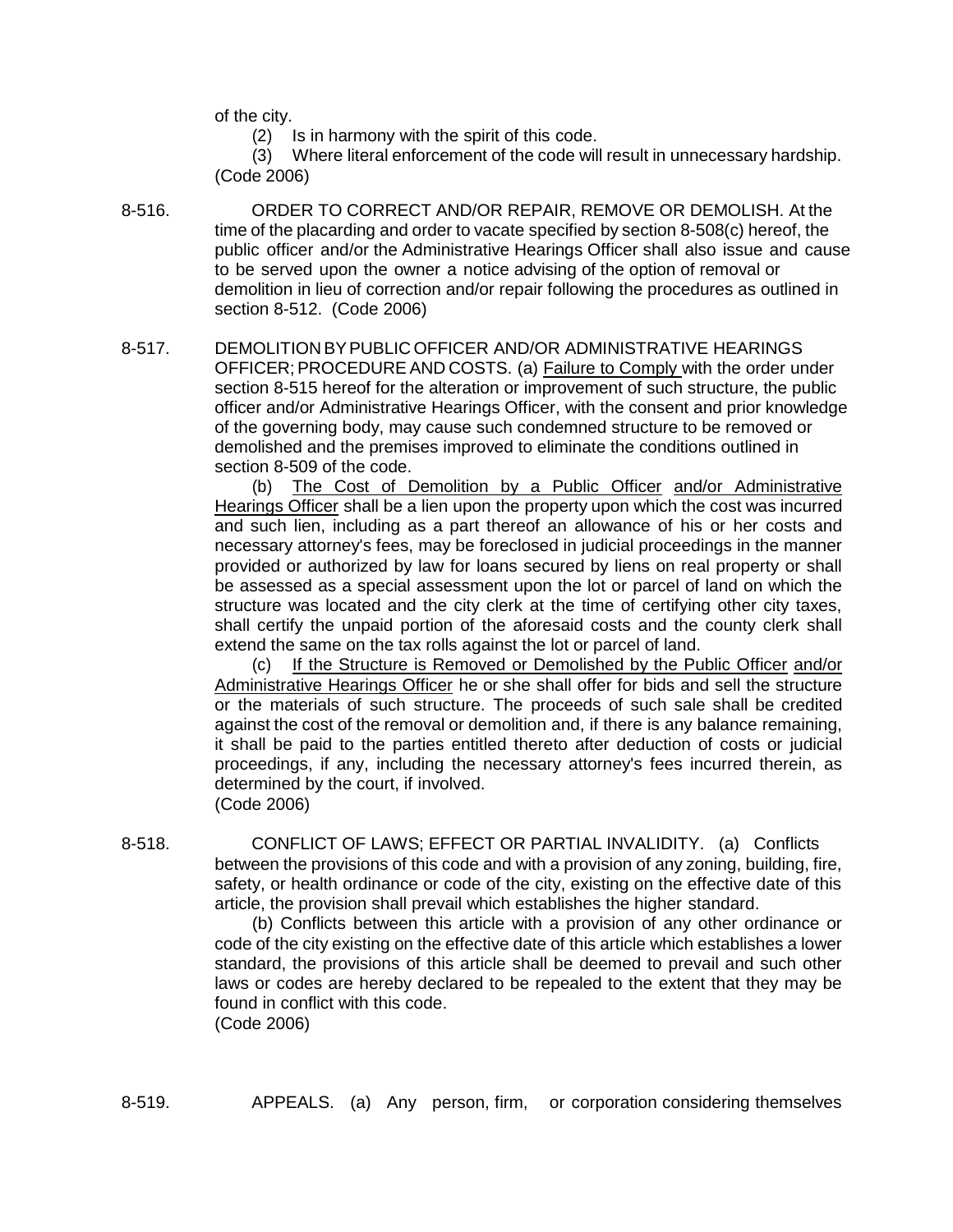aggrieved by the decision of the public officer and who desires to present a formal protest first (1.) With the Administrative Hearings Officer (Chapter 1, Article 1) and second (2.) in the municipal court of the city, in writing, and request a hearing within 10 days after receiving notice of the decision from the public officer, as provided in section 8-512(b). Such protest and request for a hearing shall be filed with the Administrative Hearing Officer following procedures in Chapter 1, Article 1. Except where an immediate hazard exists as described in section 8-612 of this code, the filing of a protest and request for a hearing before first (1.) The Administrative Hearings Officer (Chapter 1, Article 1) and second (2.) in the municipal court of the city (a) shall operate as a stay of the enforcement of the public officer's order until such time as the governing body and/or their designated representatives has reached a decision on the matter. (Code 2006)

8-520. RIGHT OF PETITION. After exhausting the remedy provided in section 8-518, any person aggrieved by an order issued by the public officer and approved by the Administrative Hearings Officer after a hearing on the matter, may within 30 days from the date which the order became final petition the district court of the county in which the property is located to restrain the public officer from carrying out the provisions of the order. (Code 2006)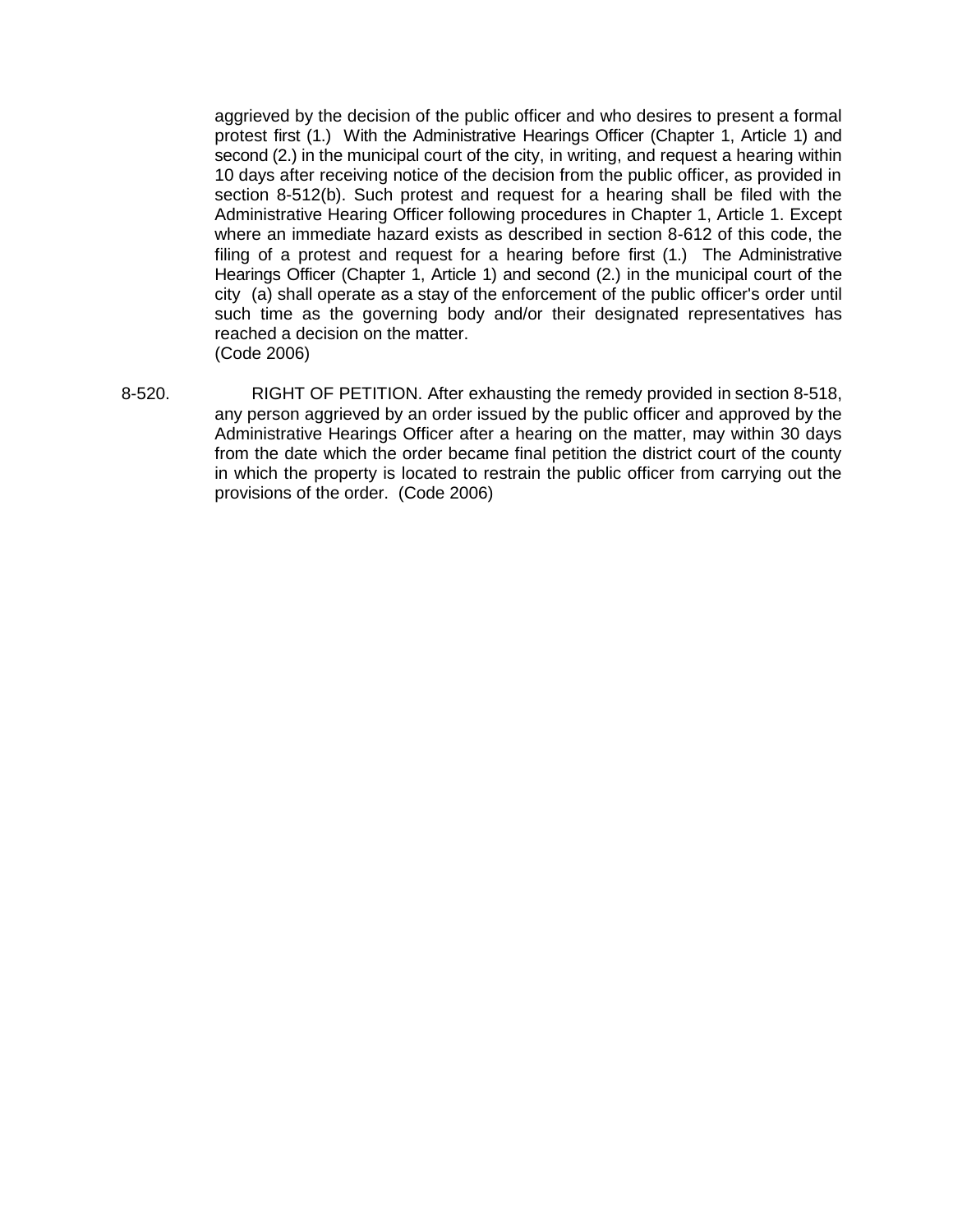## **ARTICLE 6. RODENT CONTROL**

8-601. DEFINITIONS. For the purposes of this article, the following words and phrases shall have the following meanings:

> (a) Building - Any structure, whether public or private, that is adapted for occupancy as a residence, the transaction of business, the rendering of professional services, amusement, the display, sale or storage of goods, wares or merchandise or the performance of work or labor, including office buildings, public buildings, stores, theaters, markets, restaurants, workshops and all other houses, sheds and other structures on the premises used for business purposes.

> (b) Occupant - The person that has the use of, controls or occupies any business building or any portion thereof, whether owner or tenant. In the case of vacant business buildings or any vacant portion of a business building, the owner, agent or other person having custody of the building shall have the responsibilities of an occupant of a building.

> (c) Owner - The owner of any building or structure, whether individual, firm, partnership or corporation.

> (d) Rat harborage - Any condition which provides shelter or protection for rats, thus favoring their multiplication and continued existence in, under or outside a structure of any kind.

> (e) Rat-stoppage - A form of rat-proofing to prevent the ingress of rats into buildings from the exterior or from one building to another, consisting essentially of the closing of all openings in the exterior walls, ground or first floors, basements, roofs and foundations, that may be reached by rats from the ground by climbing or by burrowing, with material or equipment impervious to rat-gnawing. (Code 1983, 8-501)

- 8-602. BUILDING MAINTENANCE. All buildings and structures located within the present or future boundaries of the city shall be rat-stopped, freed of rats and maintained in a rat-stopped and rat-free condition. (Code 1983, 8-502)
- 8-603. NOTICE TO RAT-STOP; WHEN CITY TO DO WORK. Upon receipt of written notice from the governing body and/or their designated representatives, the owner of any building or structure specified therein shall take immediate measures for the rat-stoppage of such building or structure. The work shall be completed in the time specified in the written notice, which shall be within 15 days, or within the time of any written extension thereof that may have been granted by the governing body and/or their designated representatives. (Code 2006)
- 8-604. FAILURE TO COMPLY. If the owner fails to comply with such written notice or extension, then the governing body and/or their designated representatives is authorized to take such action as may be necessary to completely rat-stop the building or structure at the expense of the owner, and the city clerk shall submit bills for the expense thereof to the owner of the building or structure. If the bills are not paid within 60 days, the city clerk shall certify the amount due to the city treasurer and the charge shall be a lien against the property where the work has been done, and the owner shall be promptly billed therefor. The expense thereof shall include the cost of labor, materials, equipment and any other actual expense necessary for rat-stoppage. (Code 2006)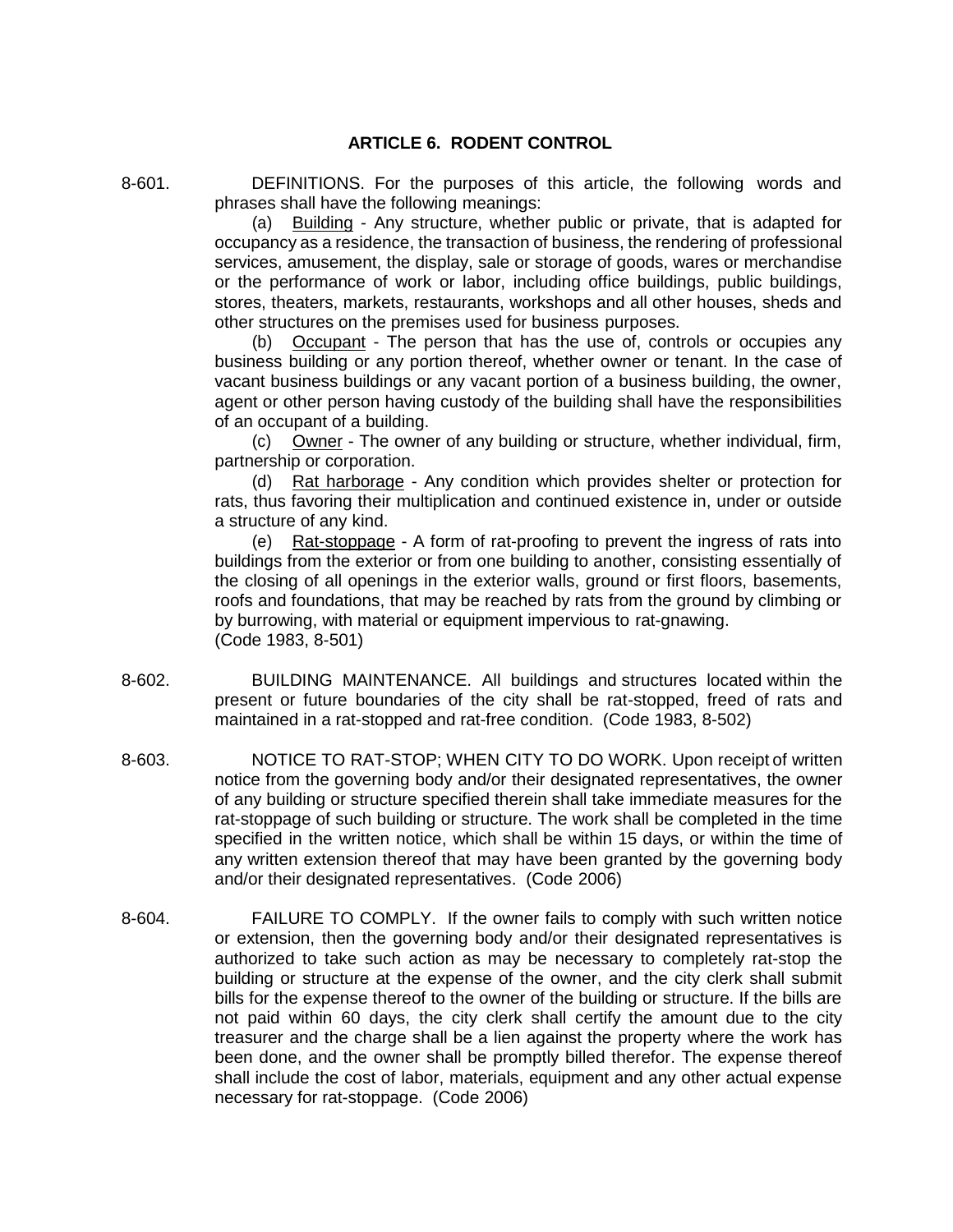- 8-605. REPLACE RAT-STOPPAGE. It shall be unlawful for any occupant, owner, contractor, public utility company, plumber or any other person to remove the ratstoppage from any building or structure for any purpose and fail to restore the same in a satisfactory condition or to make any new openings that are not closed or sealed against the entrance of rats. (Code 1983, 8-504)
- 8-606. NOTICE TO ERADICATE RATS. Whenever the governing body and/or their designated representatives notifies in writing the owner of any building or structure theretofore rat-stopped as hereinabove defined, that there is evidence of rat infestation of the building or structure, the owner shall immediately institute appropriate measures for freeing the premises so occupied of all rats. Unless suitable measures for freeing the building or structure of rats are instituted within five days after the receipt of notice, and unless continually maintained in a satisfactory manner, the city is hereby authorized to free the building or structure of rats at the expense of the owner thereof and the city clerk shall submit bills for the expense thereof to the owner of the building or structure and if the same are not paid, the city clerk shall certify the amount due from the owner to the city treasurer, and the owner shall be promptly billed therefor. The expense thereof shall include the cost of labor, materials, equipment and any other actual expense necessary for the eradication measures. (Code 1983, 8-505)
- 8-607. CONDITIONS CONDUCIVE TO HARBORAGE OF RATS. (a) All food and feed kept within the city for feeding animals shall be kept and stored in rat-free and rat-proof containers, compartments, or rooms unless kept in a rat-stopped building.

(b) It shall be unlawful for any person to place, leave, dump or permit to accumulate any garbage or trash in any building or premises so that the same shall afford food and harborage for rats.

(c) It shall be unlawful for any person to accumulate or to permit the accumulation on any premises or on any open lot any lumber, boxes, barrels, bricks, stone or similar materials that may be permitted to remain thereon and which are rat harborages, unless the same shall be placed on open racks that are elevated not less than 12 inches above the ground, evenly piled or stacked.

(d) Whenever conditions inside or under any building or structure provide such extensive harborage for rats that the health department and/or their designated representatives deems it necessary to eliminate such harborage, he or she may require the owner to install suitable cement floors in basements or to replace wooden first or ground floors or require the owner to correct such other interior rat harborage as may be necessary in order to facilitate the eradication of rats in a reasonable time and thereby to reduce the cost of such eradication. (Code 1983, 8-506)

- 8-608. INSPECTIONS. The City Administrator or his or her designated agent is empowered to make such inspections and re-inspections of the interior and exterior of any building or structure as in his or her opinion may be necessary to determine full compliance with this article. (Code 2006)
- 8-609. UNLAWFUL INTERFERENCE. It shall be unlawful for any person to interfere with or to attempt to prevent the public officer or the public officer's authorized representative from entering upon any such lot or piece of ground. Such interference shall constitute a code violation. (Code 2006)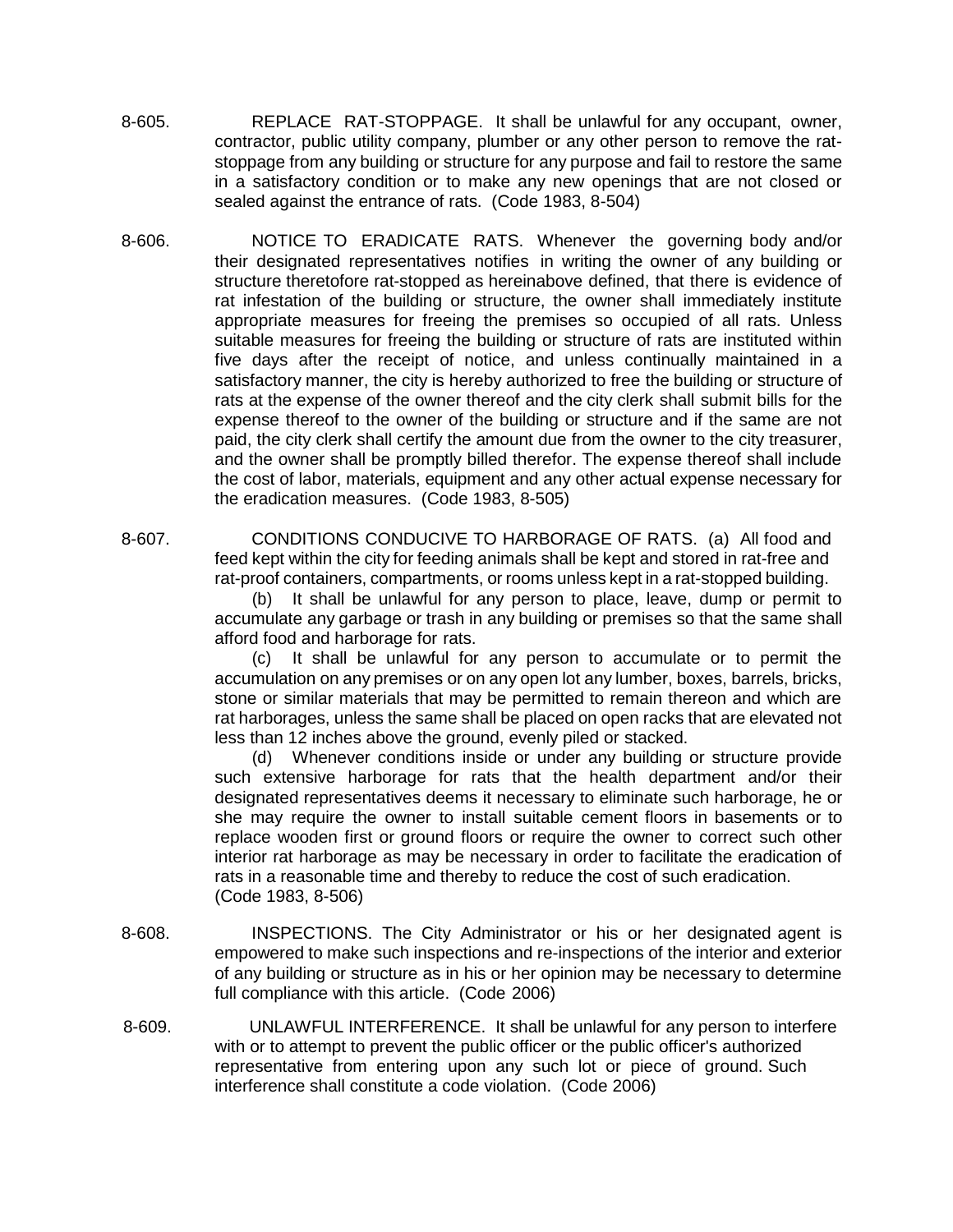## **ARTICLE 7. INSURANCE PROCEEDS FUND**

- 8-701. SCOPE AND APPLICATION. The city is hereby authorized to utilize the procedures established by K.S.A. 40-3901 *et seq.*, whereby no insurancecompany shall pay a claim of a named insured for loss or damage to any building or other structure located within the city, arising out of any fire, explosion, or windstorm, where the amount recoverable for the loss or damage to the building or other structure under all policies is in excess of 75 percent of the face value of the policy covering such building or other insured structure, unless there is compliance with the procedures set out in this article. (Code 2006)
- 8-702. LIEN CREATED. The governing body of the city hereby creates a lien in favor of the city on the proceeds of any insurance policy based upon a covered claim payment made for damage or loss to a building or other structure located within the city, caused by or arising out of any fire, explosion, or windstorm, where the amount recoverable for all the loss or damage to the building or other structure under all policies is in excess of 75 percent of the face value of the policy(s) covering such building or other insured structure. The lien arises upon any unpaid tax, special ad valorem levy, or any other charge imposed upon real property by or on behalf of the city which is an encumbrance on real property, whether or not evidenced by written instrument, or such tax, levy, assessment, expense or other charge that has remained undischarged for at least one year prior to the filing of a proof of loss. (Code 2006)
- 8-703. SAME; ENCUMBRANCES. Prior to final settlement on any claim covered by section 8-702, the insurer or insurers shall contact the county treasurer, Jefferson County, Kansas, to determine whether any such encumbrances are presently in existence. If the same are found to exist, the insurer or insurers shall execute and transmit in an amount equal to that owing under the encumbrances a draft payable to the county treasurer, Jefferson County, Kansas. (Code 2006)
- 8-704. SAME; PRO RATA BASIS. Such transfer of proceeds shall be on a pro rata basis by all insurance companies insuring the building or other structure. (Code 2006)
- 8-705. PROCEDURE. (a) When final settlement on a covered claim hasbeen agreed to or arrived at between the named insured or insureds and the company or companies, and the final settlement exceeds 75 percent of the face value of the policy covering any building or other insured structure, and when all amounts due the holder of a first real estate mortgage against the building or other structure, pursuant to the terms of the policy and endorsements thereto, shall have been paid, the insurance company or companies shall execute a draft payable to the city treasurer in an amount equal to the sum of 15 percent of the covered claim payment, unless the chief building inspector of the city has issued a certificate to the insurance company or companies that the insured has removed the damaged building or other structure, as well as all associated debris, or repaired, rebuilt, or otherwise made the premises safe and secure.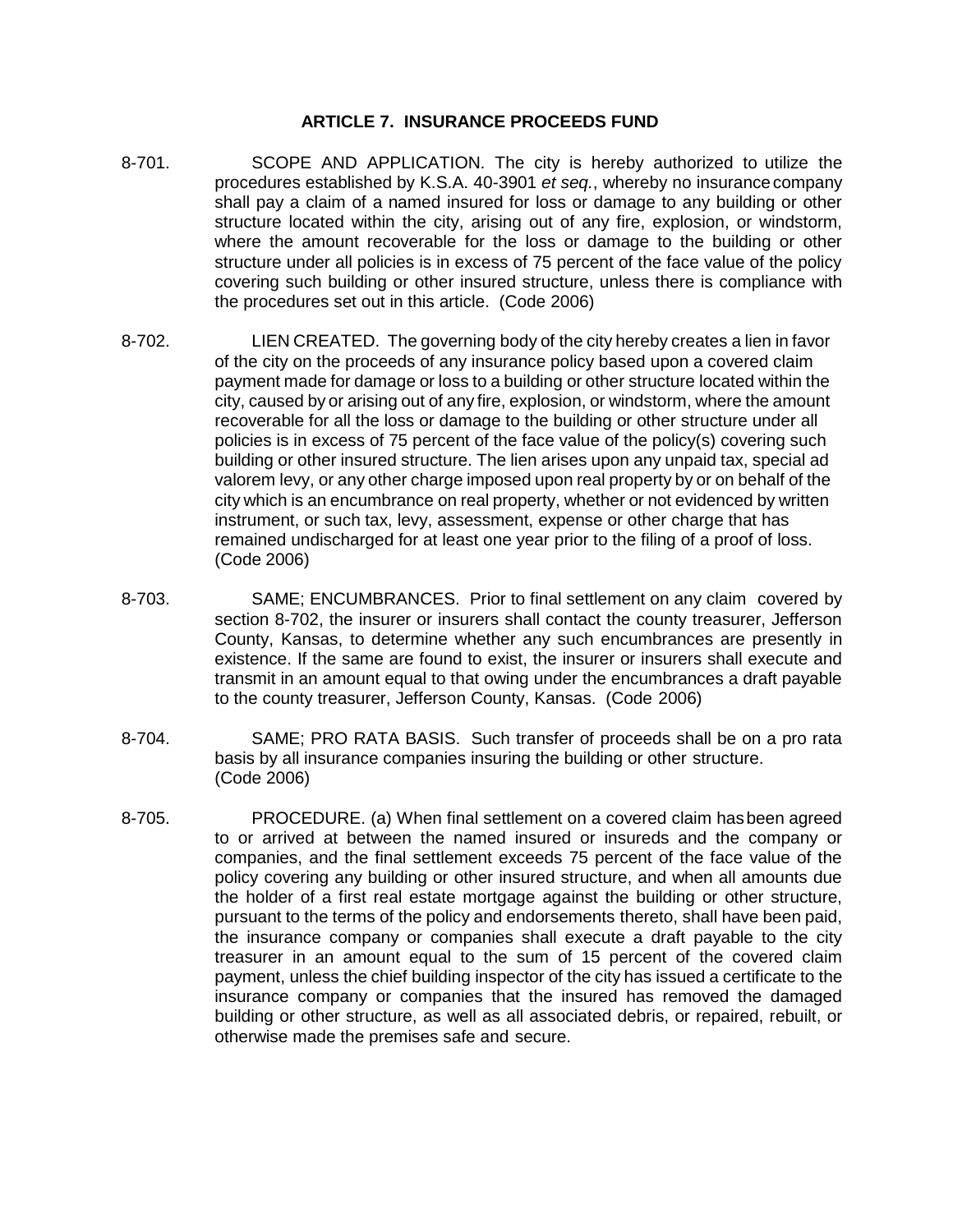(b) Such transfer of funds shall be on a pro rata basis by all companies insuring the building or other structure. Policy proceeds remaining after the transfer to the city shall be disbursed in accordance with the policy terms.

(c) Upon the transfer of the funds as required by subsection (a) of this section, the insurance company shall provide the city with the name and address of the named insured or insureds, the total insurance coverage applicable to said building or other structure, and the amount of the final settlement agreed to or arrived at between the insurance company or companies and the insured or insureds, whereupon the chief building inspector shall contact the named insured or insureds by certified mail, return receipt requested, notifying them that said insurance proceeds have been received by the city and apprise them of the procedures to be followed under this article. (Code 2006)

- 8-706. FUND CREATED; DEPOSIT OF MONEYS. The city treasurer is hereby authorized and shall create a fund to be known as the "Insurance Proceeds Fund." All moneys received by the city treasurer as provided for by this article shall be placed in said fund and deposited in an interest-bearing account. (Code 2006)
- 8-707. BUILDING INSPECTOR; INVESTIGATION, REMOVAL OFSTRUCTURE.

(a) Upon receipt of moneys as provided for by this article, the city treasurer shall immediately notify the chief building inspector of said receipt, and transmit all documentation received from the insurance company or companies to the chief building inspector.

(b) Within 20 days of the receipt of said moneys, the chief building inspector shall determine, after prior investigation, whether the city shall instigate proceedings under the provisions of K.S.A. 12-1750 *et seq.*, as amended.

(c) Prior to the expiration of the 20 days established by subsection (b) of this section, the chief building inspector shall notify the city treasurer whether he or she intends to initiate proceedings under K.S.A. 12-1750 *et seq.*, as amended.

(d) If the chief building inspector has determined that proceedings under K.S.A. 12-1750 *et seq.*, as amended shall be initiated, he or she will do so immediately but no later than 30 days after receipt of the moneys by the city treasurer.

(e) Upon notification to the city treasurer by the chief building inspector that no proceedings shall be initiated under K.S.A. 12-1750 *et seq.*, as amended, the city treasurer shall return all such moneys received, plus accrued interest, to the insured or insureds as identified in the communication from the insurance company or companies. Such return shall be accomplished within 30 days of the receipt of the moneys from the insurance company or companies. (Code 2006)

8-708. REMOVAL OF STRUCTURE; EXCESS MONEYS. If the chief building inspector has proceeded under the provisions of K.S.A. 12-1750 *et seq.*, as amended, all moneys in excess of that which is ultimately necessary to comply with the provisions for the removal of the building or structure, less salvage value, if any, shall be paid to the insured. (Code 2006)